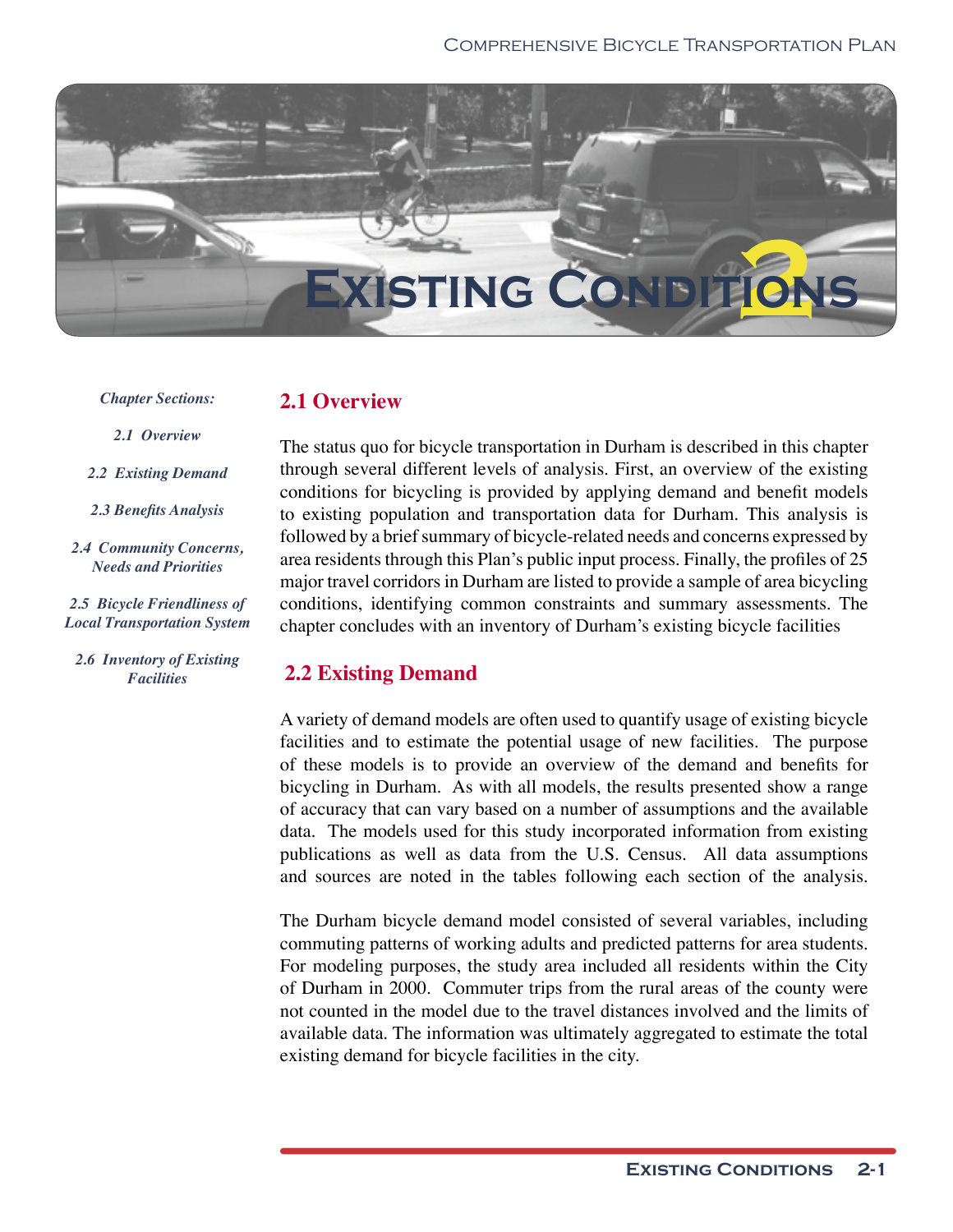Table 2.1 identifies the variables used in the model. Data regarding the existing labor force (including number of workers and percentage of bicycle commuters) was obtained from the 2000 Census. In addition to people commuting to the workplace via bicycle, the model also incorporated a portion of the labor force working from home. Specifically, it was assumed that about half of those working from home would make at least one bicycling or walking trip during the workday. The 2000 Census was also used to estimate the number of children within the study area. This figure was combined with data from National Safe Routes to School surveys to estimate the proportion of children riding bicycles to and from school. College students constituted a third variable in the model due to the presence of the three universities in Durham. Data from the Federal Highway Administration regarding bicycle mode share in university communities was used to estimate the number of students bicycling to and from campus. Finally, data regarding non-commute trips was obtained from the 2001 National Household Transportation Survey to estimate bicycle trips not associated with traveling to and from school or work.

Table 2.1 summarizes estimated existing daily bicycle trips in Durham. The table indicates that nearly 28,000 bicycle trips are made on a daily basis. Most bicycle commuting trips are made by college students while school children make the fewest trips. The model also shows that non-commuting trips comprise the vast majority of existing bicycle demand.





*Figure 2.1 - Bike to Work Day, Durham, 2006.*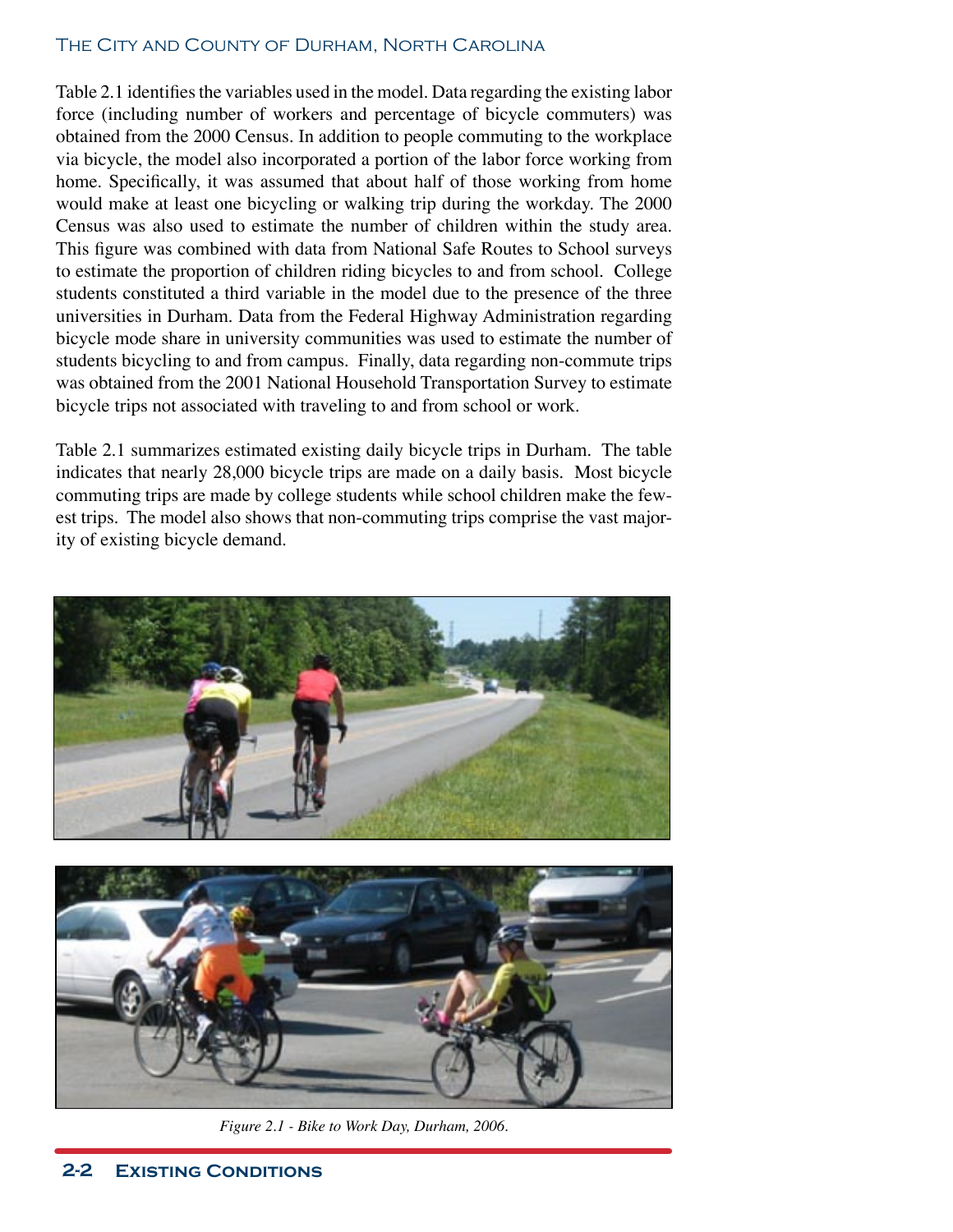| <b>Variable</b>                                                                                                                                                                                                                               | <b>Figure</b>                                        | <b>Calculations</b>          |
|-----------------------------------------------------------------------------------------------------------------------------------------------------------------------------------------------------------------------------------------------|------------------------------------------------------|------------------------------|
| <b>Employed Adults, 16 Years and Older</b><br>a. Study Area Population (1)<br>b. Employed Persons (2)<br>c. Bicycle Commute Percentage (2)<br>d. Bicycle Commuters<br>e. Work-at-Home Percentage (2)<br>f. Work-at-Home Bicycle Commuters (3) | 187,193<br>93,057<br>$0.4\%$<br>372<br>2.7%<br>1,256 | $(b*c)$<br>$[(b*e)/2]$       |
| <b>School Children</b><br>g. Population, ages $6-14(4)$<br>h. Estimated School Bicycle Commute Share (5)<br><i>i. School Bicycle Commuters</i>                                                                                                | 21,135<br>$2\%$<br>423                               | $(g^*h)$                     |
| <b>College Students</b><br>j. Full-Time College Students<br>k. Bicycle Commute Percentage<br>l. College Bicycle Commuters                                                                                                                     | 16,936<br>10%<br>1,694                               | $(j*k)$                      |
| <b>Work and School Commute Trips Sub-Total</b><br>m. Daily Commuters Sub-Total<br>n. Daily Commute Trips Sub-Total                                                                                                                            | 3,745<br>7,490                                       | $(d + f + i + l)$<br>$(m*2)$ |
| <b>Other Utilitarian and Discretionary Trips</b><br>o. Ratio of "Other" Trips in Relation<br>to Commute Trips (8)<br>p. Estimated Non-Commute Trips                                                                                           | 2.73<br>20,447                                       | ratio<br>$(n^*o)$            |
| <b>Total Estimated Bicycle Trips in Study Area</b>                                                                                                                                                                                            | 27,936                                               | $(n+p)$                      |

#### **Table 2.1 - Estimate of Existing Daily Bicycling Activity in Durham**

*Notes:*

*Census data collected from 2000 U.S. Census for Durham.*

*(1) 2000 U.S. Census, STF3, P1.*

*(2) 2000 U.S. Census, STF3, P30.*

*(3) Assumes 50% of population working at home makes at least 1 daily bicycle trip.*

*(4) 2000 U.S. Census, STF3, P8.*

*(5) Estimated share of school children who commute by bicycle, as of 2000 (source: National Safe Routes to School Surveys, 2003).* 

*(6) Spring 2005 full-time enrollment (source: Duke University and NC Central University).*

*(7) Review of bicycle commute share in 7 university communities (source: National Bicycling & Walking Study, FHWA, Case Study #1, 1995).*

*(8) 27% of all trips are commute trips (source: National Household Transportation Survey, 2001).*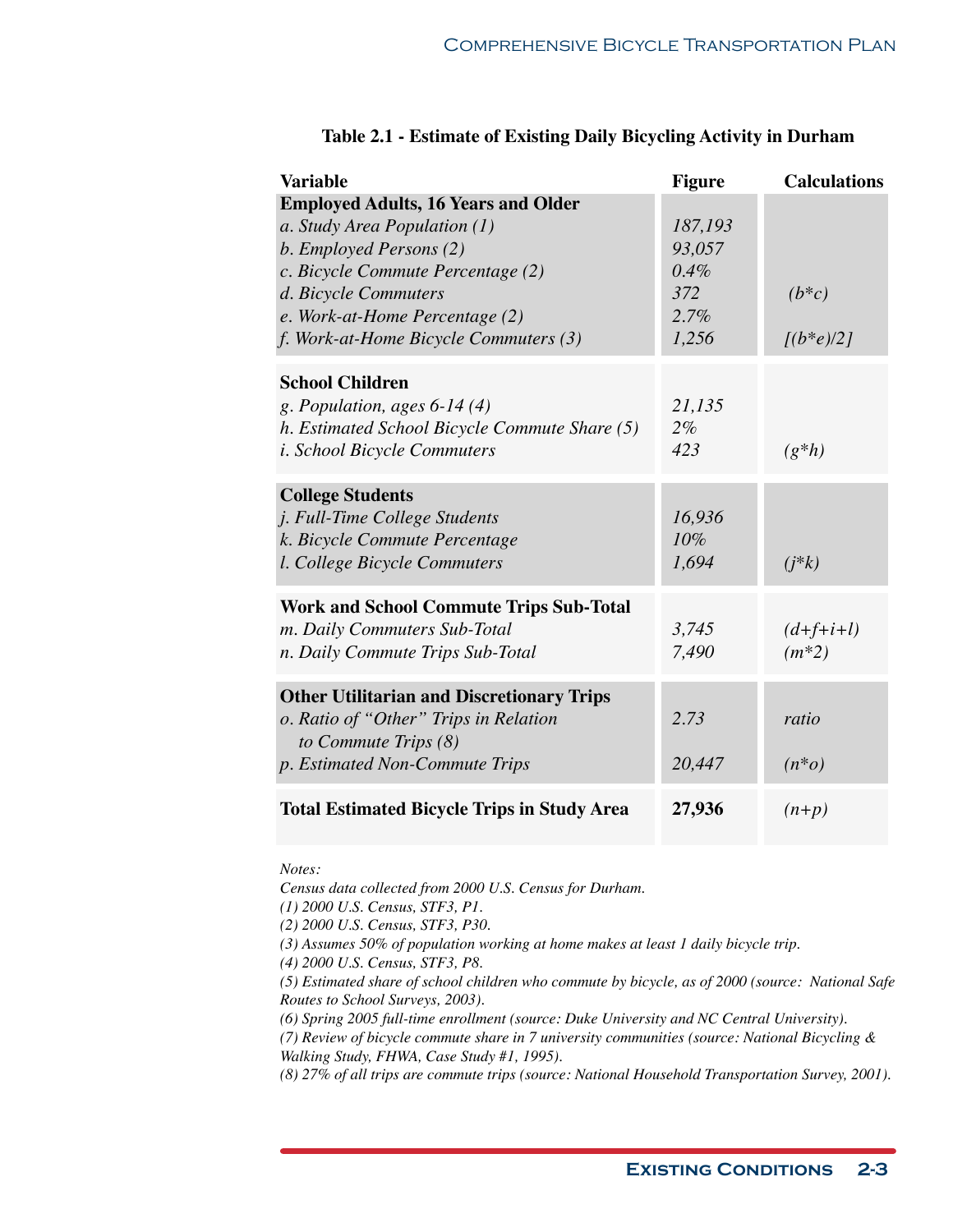## *2.2.1 Existing Mode Share for Durham Commuters*

The 2000 Census data shows that of the 112,433 workers living in Durham County, a significant majority (75%) work within Durham County. In contrast, of the 166,048 people who worked in Durham County in 2000, around 51% were Durham residents, with 26% from Wake County, 10% from Orange County, and 7.5% from other counties. This 2000 Census data (County-to-County Worker Flow Files) leads to the following general observations:

- Durham has higher commuter inflows from Wake and Orange counties than outflows to these counties
- Internal traffic flows within Durham County (to/from local origins and destinations) generates at least half of the morning rush hour traffic
- Regional commute traffic flows are heaviest to and from the east, followed by flows to and from the south and north

Regarding mode choice, Durham County residents show a clear preference for driving alone to work. This is evident from Summary File 3 (SF-3) data of the Census 2000 (summarized in Table 2.2, below). This data illustrates that bicycling has yet to become a viable mode of travel, at least for commuting purposes. Table 2.2 also illustrates how Durham's bicycle mode share for commuting adults (0.4%) compares to other modes of transportation, and to other nearby counties.

| Transportation       | Durham   | Durham  | Wake    | Wake    | Orange   | Orange   |
|----------------------|----------|---------|---------|---------|----------|----------|
| Mode                 | County   | County  | County  | County  | County   | County   |
|                      | Workers  | Percent | Workers | Percent | Workers  | Percent  |
| Drove alone          | 84,063   | 74.8%   | 274,674 | 81.1%   | 42,668   | $70.1\%$ |
| Carpooled            | 17.927   | 15.9%   | 37.823  | 11.2%   | 7.149    | $11.7\%$ |
| Bus or trolley bus   | 3,141    | $2.8\%$ | 3.340   | $1.0\%$ | 2.489    | $4.1\%$  |
| Streetcar or trolley | $\theta$ | $0.0\%$ | 30      | $0.0\%$ | 16       | $0.0\%$  |
| Subway/Elevated      | 16       | $0.0\%$ | 44      | $0.0\%$ | 26       | $0.0\%$  |
| Railroad             | 19       | $0.0\%$ | 42      | $0.0\%$ | 8        | $0.0\%$  |
| Ferryboat            | 0        | $0.0\%$ | 18      | $0.0\%$ | $\Omega$ | $0.0\%$  |
| Taxicab              | 208      | $0.2\%$ | 679     | $0.2\%$ | 27       | $0.0\%$  |
| Motorcycle           | 115      | $0.1\%$ | 306     | $0.1\%$ | 108      | $0.2\%$  |
| Bicycle              | 396      | $0.4\%$ | 643     | $0.2\%$ | 1.124    | $1.8\%$  |
| Walked               | 2.959    | $2.6\%$ | 5.847   | $1.7\%$ | 4.263    | $7.0\%$  |
| Other means          | 539      | $0.5\%$ | 2.419   | $0.7\%$ | 295      | $0.5\%$  |
| Worked at home       | 3.050    | $2.7\%$ | 12.737  | 3.8%    | 2.687    | $4.4\%$  |
| TOTAL:               | 112.433  | $100\%$ | 338,602 | $100\%$ | 60.860   | $100\%$  |

**Table 2.2 - Choice of Transportation Mode to Work**

Source: Census 2000 Summary File 3, Table P30 Means of Transportation to Work for Workers 16 years and over.

## *2.2.2 Estimating Future Bicycle Demand*

According to the Triangle Regional Model (see page 2-6) there are 933,673 daily trips in Durham. According to the estimate of existing bicycle demand, there are nearly 28,000 daily bicycle trips (see table 2.1). This translates to an overall 2.9 percent daily mode split for bicycling in Durham. While this figure appears to be high (compared to the 0.4 percent mode split noted in table 2.2), it is deemed reasonable given the additional inclusion of non-commute trips, recreational uses, and student trips.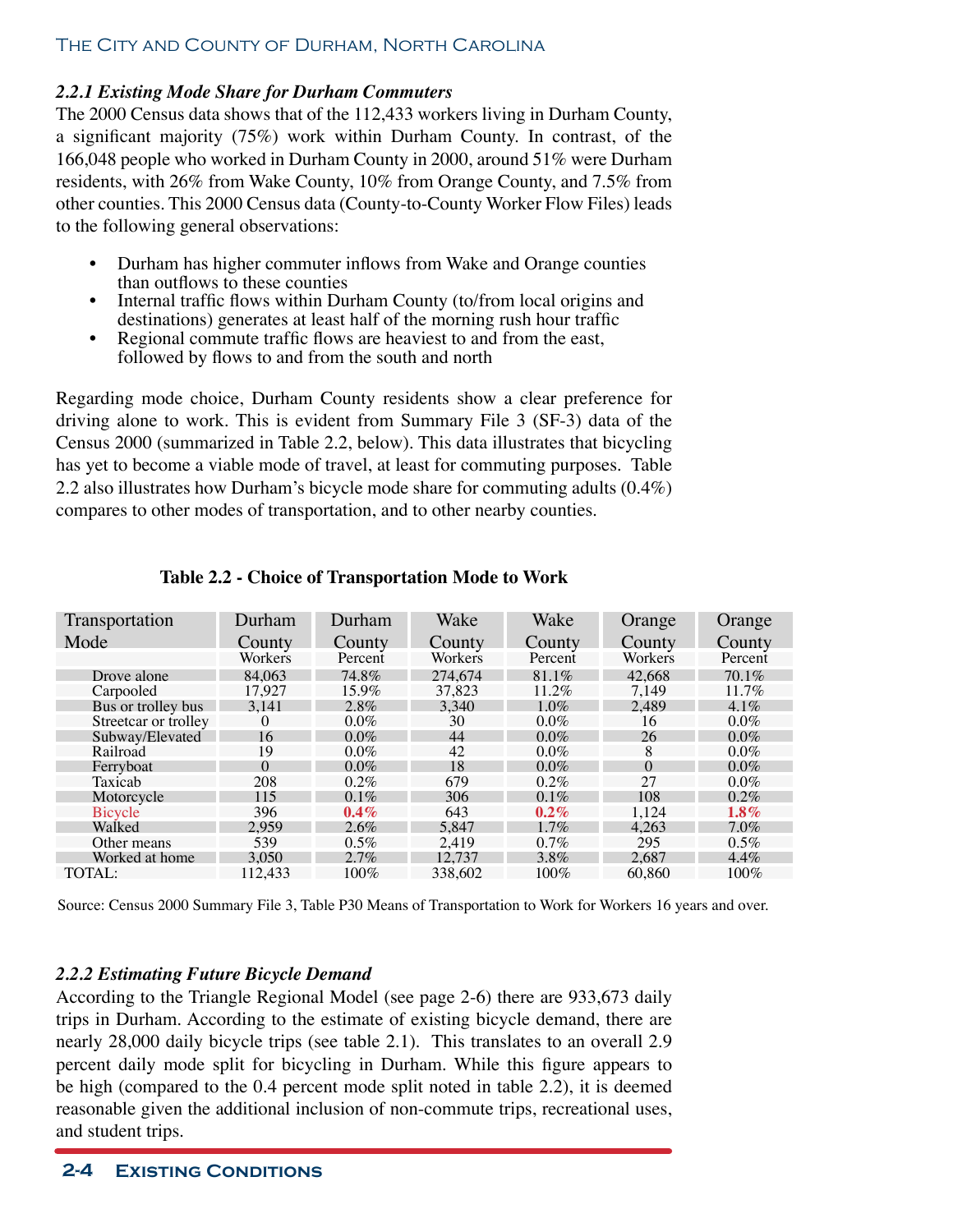Taking the estimated 28,000 / 2.9 percent existing ridership, and applying it to projected 2030 socio-economic data for Durham, it is estimated that the total daily bicycle trips in the study area could increase by 144 percent to 68,200 trips, or 4.2 percent of total daily trips. With aggressive implementation of bicycle improvements and policies, it is possible to push this mode share even higher, to 5.8 percent by 2030. Therefore, Durham's new bicycle facilities will need to serve not only the existing ridership and its natural growth, but also those estimated to ride as a result of the plan itself. The future bicycle trip demand estimation, and its rationale, is summarized below.

| Variable                                                               | Existing<br>(2000) | Future<br>(2030) | Data<br>Source                                                                    | Rationale for future estimate                                                                                                                                                                                                                                                                                                                                                   |
|------------------------------------------------------------------------|--------------------|------------------|-----------------------------------------------------------------------------------|---------------------------------------------------------------------------------------------------------------------------------------------------------------------------------------------------------------------------------------------------------------------------------------------------------------------------------------------------------------------------------|
| Percent of<br>Durham<br>Workers riding<br>Bicycle to Work              | 0.4%               | 2.0%             | Census 2000<br>SF-3, P30                                                          | Durham will at least exceed the observed Orange<br>County Bicycle mode split value of 1.8% by 2030,<br>in response to higher fuel prices, life style changes<br>and better bicycle environment                                                                                                                                                                                  |
| Percent of<br>Durham<br>Workers<br>Working at<br>Home                  | 2.7%               | 5.4%             | Census 2000<br>SF-3, P30                                                          | With technology boom and more women entering<br>the work force, the share of Work at Home<br>Durham workers will at least exceed the observed<br>Orange County value of 4.4% and possibly double<br>by 2030. About half of these workers would use<br>bicycle for commute purposes.                                                                                             |
| Percent of<br>Durham School<br>Students<br>Bicycling to<br>School      | 2%                 | $2\%$            | National<br>Safe Route<br>to School<br>Surveys,<br>2003                           | It is possible that more students would bike to<br>school in the future with increased emphasis<br>on safe routes to school. However, to account<br>for busy life style of tomorrow's parents and to<br>remain on the conservative side it is assumed that<br>this variable will remain flat in the future.                                                                     |
| Percent of<br>Durham<br>College<br>Students<br>Bicycling to<br>College | 10%                | 10%              | National<br>Bicycling<br>and Walking<br>Study,<br>FHWA,<br>Case Study<br>#1, 1995 | It is possible that more college students would<br>bike to school in the future with high student<br>parking costs and housing growth in and around<br>the Duke and NCCU campuses. However, to<br>account for busy student schedule at Duke and<br>other campuses and to remain on the conservative<br>side it is assumed that this variable will remain<br>flat in the future. |
| Number of<br>Workers living<br>in Durham<br>Urban Area                 | 93,057             | 136,798          | Census 2000                                                                       | Woods & Poole 2004 State Profile forecasts shows<br>47 percent growth in total employment between<br>2000 and 2030, which was deemed reasonable for<br>the urban area growth as well.                                                                                                                                                                                           |
| Number of<br>School-age<br>children living<br>in Durham                | 21,135             | 34,027           | Census 2000                                                                       | Woods & Poole 2004 State Profile forecasts shows<br>61 percent growth in school-age children between<br>2000 and 2030, which was deemed reasonable.                                                                                                                                                                                                                             |
| Number<br>of College<br><b>Students</b><br>enrolled in<br>Duke & NCCU  | 16,936             | 20,323           | Duke &<br><b>NCCU</b><br>Enrollment<br><b>Stats</b>                               | Assumed 20% growth by 2030, given the current<br>Duke University master planning activities.                                                                                                                                                                                                                                                                                    |
| Daily Person<br>Trips in<br>Durham                                     | 933,673            | 1,553,680        | Triangle<br>Regional<br>Model<br>(TRM)                                            | Forecast is based on TRM, disaggregated for<br>Durham County. Trips include Home-based<br>Work, Home-based Other, Home-based Shopping,<br>Home-based School and Home-based College                                                                                                                                                                                              |
| Daily Bicycle<br><b>Trips</b>                                          | 27,900             | 68,200           | Draft Task 3<br>Report                                                            | Using the Triangle Regional Model daily person<br>trip estimates, bicycle mode split is 2.9% in<br>existing conditions and $4.2\%$ in future conditions.                                                                                                                                                                                                                        |

| Table 2.3 – 2030 Daily Bicycle Trip Demand for Durham |  |  |  |  |  |
|-------------------------------------------------------|--|--|--|--|--|
|-------------------------------------------------------|--|--|--|--|--|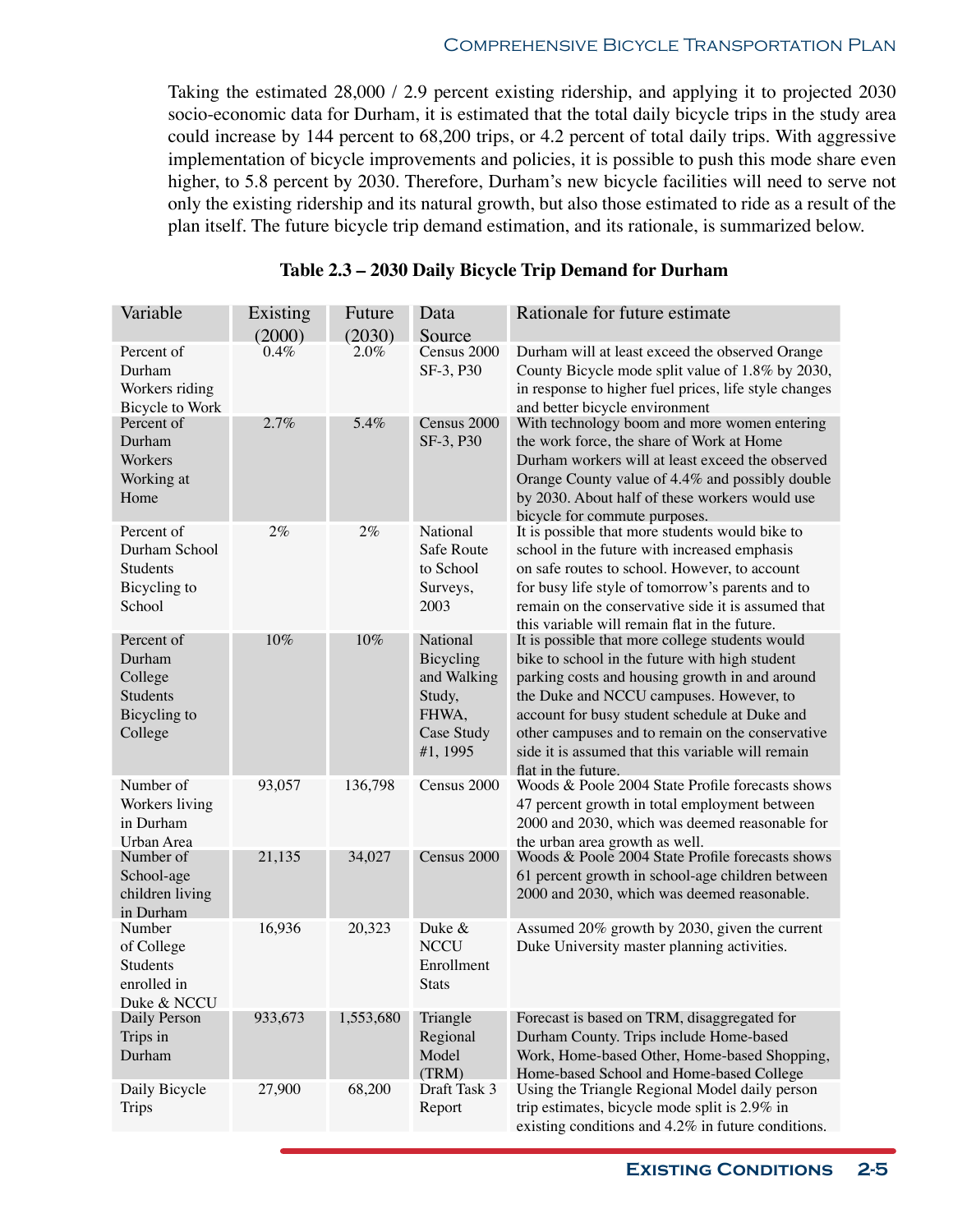The Triangle Regional Model (TRM) service bureau, in cooperation with regional stakeholders (CAMPO, DCHC-MPO, NC DOT, and the Triangle Transit Authority), performs travel modeling for Durham and the surrounding region. The 2030 traffic projections obtained from the TRM shows that traffic volume and congestion will increase significantly for all major freeway and arterial corridors in the study area.



#### **Map 2.1 – Projected 2030 Daily Vehicle Trips (TRM)** *The increased traffic*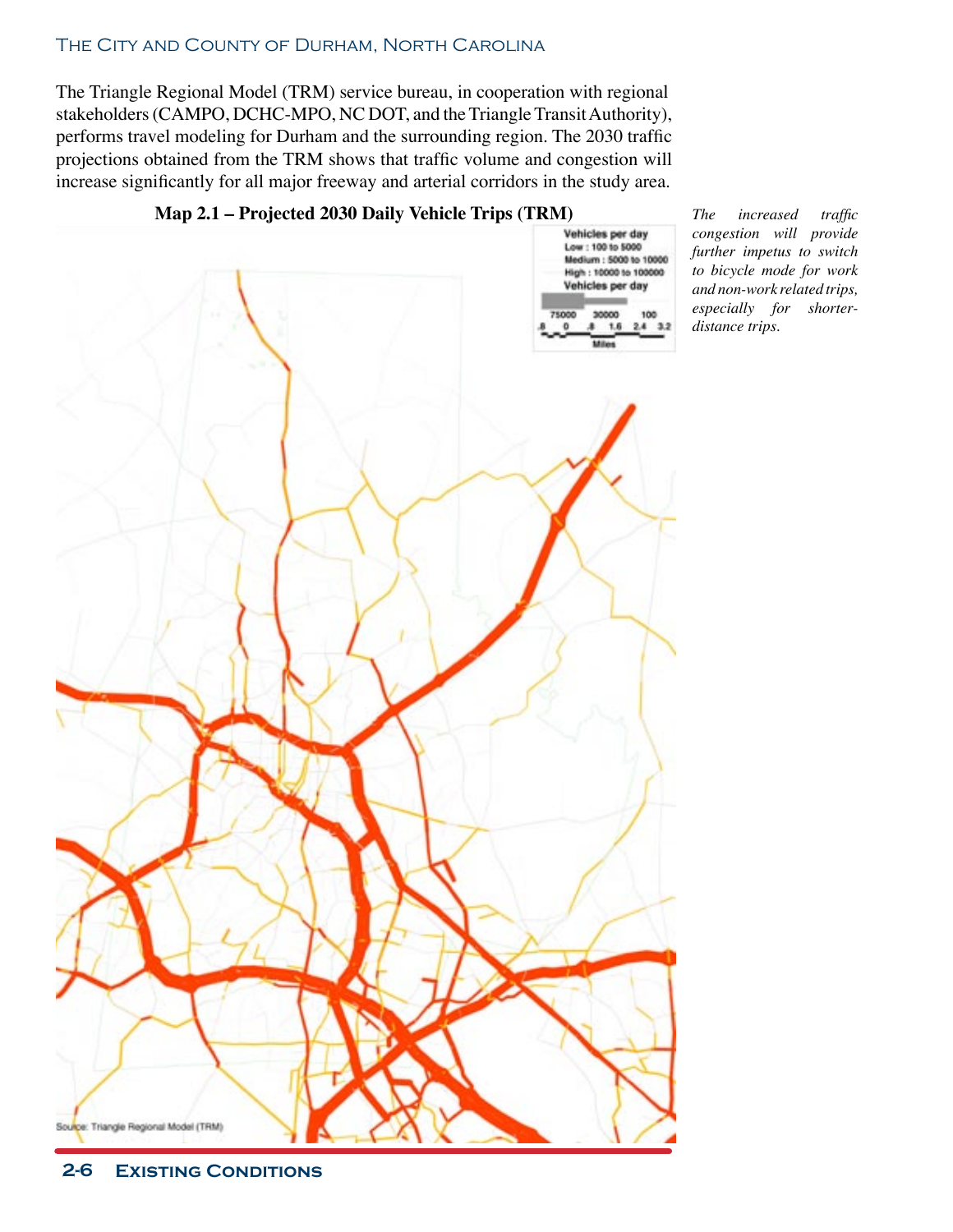TRM's 2030 Daily Person Trip Data provides a sense of where people in Durham are traveling to and from, now and in the future. A full demand profile of the Durham County daily person trips is presented in Map 2.2 (below) by Durham sub-areas for 2002 and 2030. One chart shows the daily person trips at the home-end (known as trip productions) and the other shows the daily person trips at the work-end (known as trip attractions). Trips in 2002 are shown in blue, and those in 2030 are shown in red.





A review of these maps and the associated data shows that key market segments for bicycle demand within Durham and neighboring areas include the following destinations:

- Downtown Durham
- Duke University Campus
- NCCU Campus
- UNC Chapel Hill Campus
- Chapel Hill Specialty Retail Areas
- Durham County Middle and High Schools
- Streets at Southpoint Shopping Mall
- Research Triangle Park (RTP)

These destinations were included in the prioritization process for this plan, among other factors and criteria (see Appendix B: Phasing and Prioritization).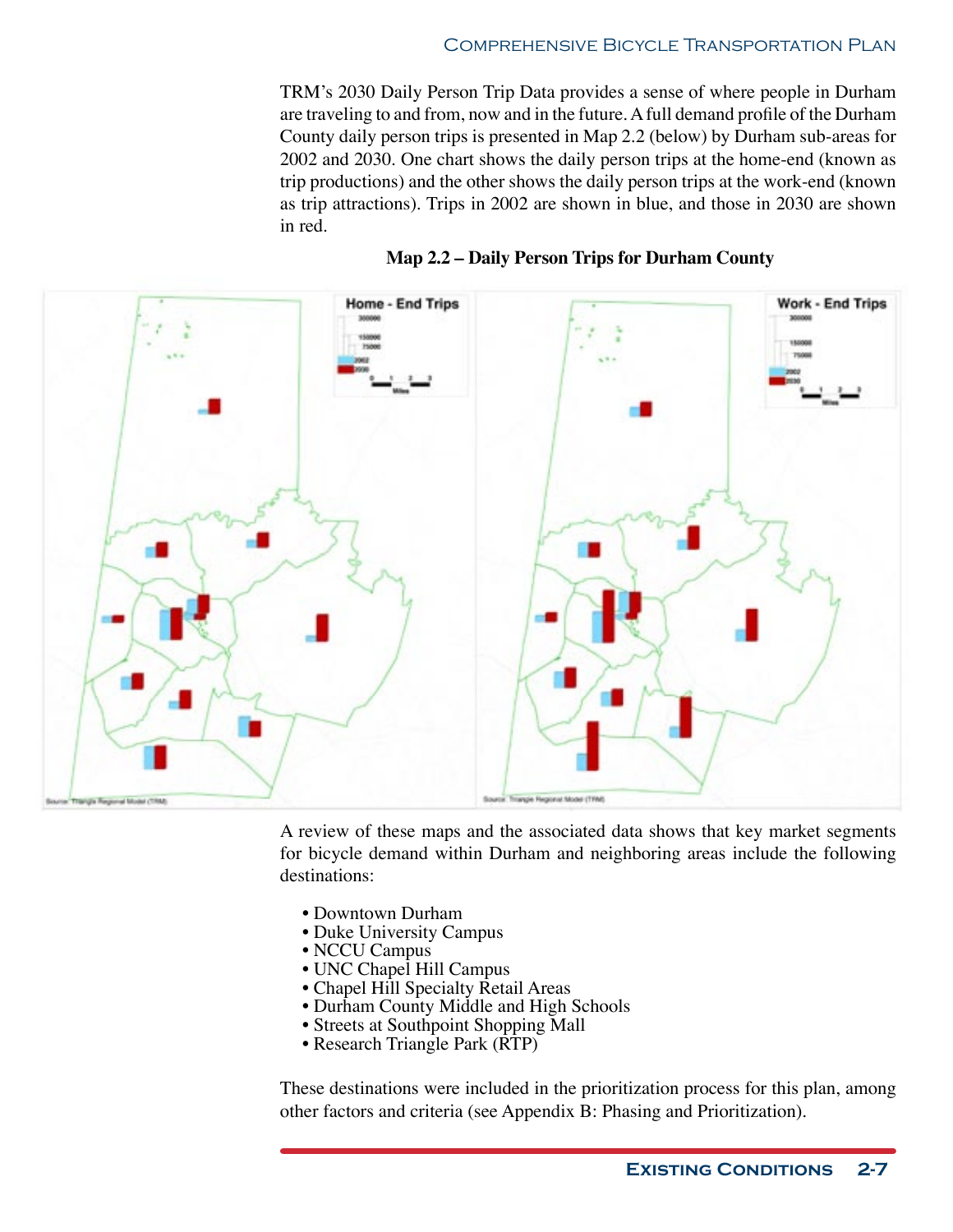# **2.3 Benefits Analysis**

The many benefits of bicycling are described in Chapter One; this section analyzes those benefits that are *quantifiable* for Durham. A variety of models exist that quantify the benefits of non-moterized facilities. Two of the models used for this plan are connected to programs in the Durham / Research Triangle region:

*The Physical Inactivity Cost Calculator* is made available by the Active Living Leadership Program and the Active Living by Design Program at the UNC School of Public Health (*www.activelivingleadership.org/costcalc.htm*); and,

*The BikeCost Model* is made available by the U.S. Pedestrian and Bicycle Information Center (PBIC), which is based at the UNC Highway Safety Research Center (*www.bicyclinginfo.org/bikecost*).

These models were used to estimate the positive air quality, public health, transportation, and recreation benefits associated with existing and future bicycle travel in Durham.

#### *2.3.1 Air Quality Benefits*

Non-moterized travel directly and indirectly translates into fewer vehicle trips and an associated reduction in vehicle miles traveled and auto emmissions. The variables and assumptions used as model inputs generally resembled those in the demand model shown in Table 2.1 . Table 2.4, below, summarizes existing and potential future air quality benefits associated with bicycling in Durham. Bicycling currently replaces over 2,600 weekday vehicle trips in the city, eliminating nearly 20,000 vehicle miles traveled. Bicycling also prevents over 350 tons of particulates from entering the ambient air each weekday. Bikeway network enhancements are expected to generate more bicycle trips in the future. This growth is expected to improve air quality by further reducing the number of vehicle trips, vehicle miles traveled and associated vehicle emissions.

|  | Table 2.4 - Existing and Potential Future Air Quality Benefits |  |  |  |  |
|--|----------------------------------------------------------------|--|--|--|--|
|--|----------------------------------------------------------------|--|--|--|--|

| <b>Vehicle Travel Reductions</b>                 | <b>Existing</b> | <b>Future</b> |
|--------------------------------------------------|-----------------|---------------|
| Reduced Vehicle Trips per Weekday <sup>(1)</sup> | 2,649           | 4,057         |
| Reduced Vehicle Trips per Year <sup>(2)</sup>    | 691,431         | 1,058,995     |
| Reduced VMT per Weekday <sup>(3)</sup>           | 19,625          | 32,458        |
| Reduced VMT per Year <sup>(2)</sup>              | 5,122,146       | 8,471,642     |
| <b>Vehicle Emissions Reductions</b>              | <b>Existing</b> | <b>Future</b> |
| Reduced PM10 (tons per weekday) $(4)$            | 361             | 597           |
| Reduced NOX (tons per weekday) $(5)$             | 9,789           | 16,190        |
| Reduced ROG (tons per weekday) (6)               | 1,425           | 2,356         |
| Reduced PM10 (tons per year) $(7)$               | 94,427          | 155,878       |
| Reduced NOX (tons per year) $(7)$                | 2,554,926       | 4,225,655     |
| Reduced ROG (tons per year) <sup>(7)</sup>       | 371,868         | 815,041       |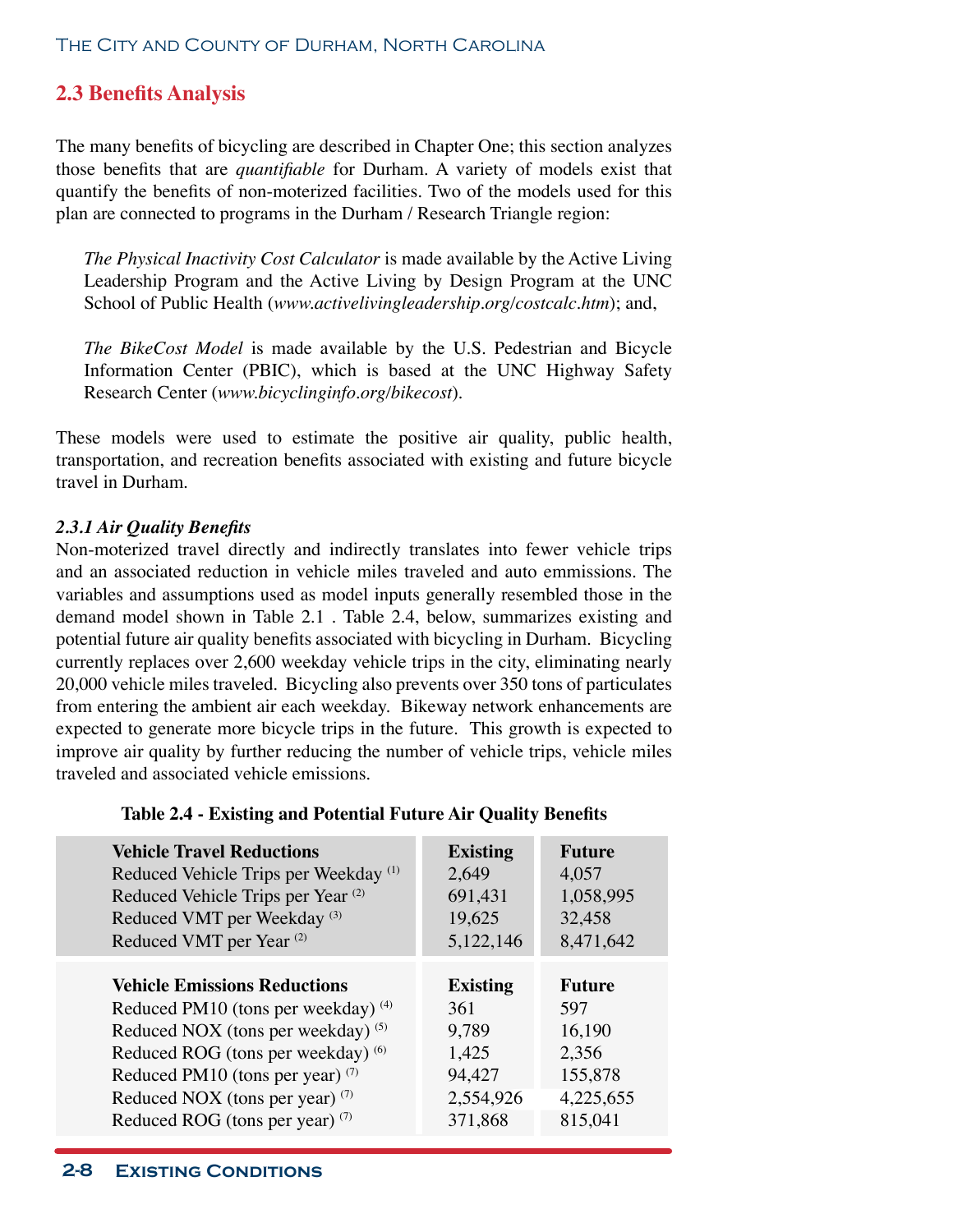*Table 1.1 Notes: VMT means Vehicle Miles Traveled*

- *(1) Assumes 73% of bicycle trips replace vehicle trips for adults/college students; 53% reduction for school children.*
- *(2) Weekday trip reduction multiplied by 261 weekdays per year. (3) Assumes average bicycle round trip of 8 miles for adults/college students; 1 mile for school children.*
- (4)  $PM_{10}$  reduction of 0.0184 tons per mile.<br>(5)  $NO_v$  reduction of 0.4988 tons per mile.
- (5)  $NO<sub>x</sub>$  reduction of 0.4988 tons per mile.<br>(6)  $ROG$  reduction of 0.0726 tons per mile.
- *(6) ROG reduction of 0.0726 tons per mile.*
- *(7) Weekday emission reduction multiplied by 261 weekdays per year.*

#### *2.3.2 Other Quantifiable Benefits for Durham*

Non-motorized transportation can also serve recreational purposes, improve mobility and improve health. The "BikeCost" model, made available by the National Pedestrian and Bicycle Information Center, quantifies these benefits. Though focused primarily on bicycling, the model provides a starting point for identifying the potential cost savings of improving Durham's non-motorized transportation system.

Several modeling assumptions should be discussed. First, the BikeCost model is project-specific, requiring specific information regarding project type, facility length and year of construction. Because this study focuses on a larger study area, several variables were used. The model was based on the 118 miles of proposed new off-street trails identified in the Durham Trails and Greenways Master Plan. The model was also based on a future system of new striped bicycle lanes that could supplement the trail network. The additional bicycle lane network was assumed to be roughly twice the length of the new off-street trail system. The expected "mid year" of construction for the new system was assumed to be 2011. The model also required other inputs obtainable from the 2000 U.S. Census, including bicycle commute mode share, average population density and average household size. Refer to Chapter Four for specific figures on the proposed bicycle network.

Based on the variables described above, the BikeCost model estimated annual recreational, mobility and health benefits. The benefits were quantified based on a combination of research from previous studies as well as other factors (identified in the footnotes of Table 2.5).

Table 2.5 summarizes the estimated benefits of an enhanced bikeway network in Durham. Except for mobility benefits, the model outputs represent aggregate benefits of a potential future system of trails and bicycle lanes. Potential annual recreational benefits range from a low estimate of about \$7 million to a high estimate of over \$56 million. Annual health benefits range from about \$492,000 to about \$2.2 million. Mobility benefits were estimated on a per-trip, daily and annual basis. The roughly \$5 per-trip benefit of off-street trails could translate to an annual benefit of nearly \$3 million, while the \$4 per-trip benefit of bicycle lanes could yield annual benefits of over \$5 million. Decreased auto usage could also generate monetary benefits. As most of the study area is generally urban in character, the enhanced bikeway network could generate over \$312,000 in annual savings from reduced vehicle trips.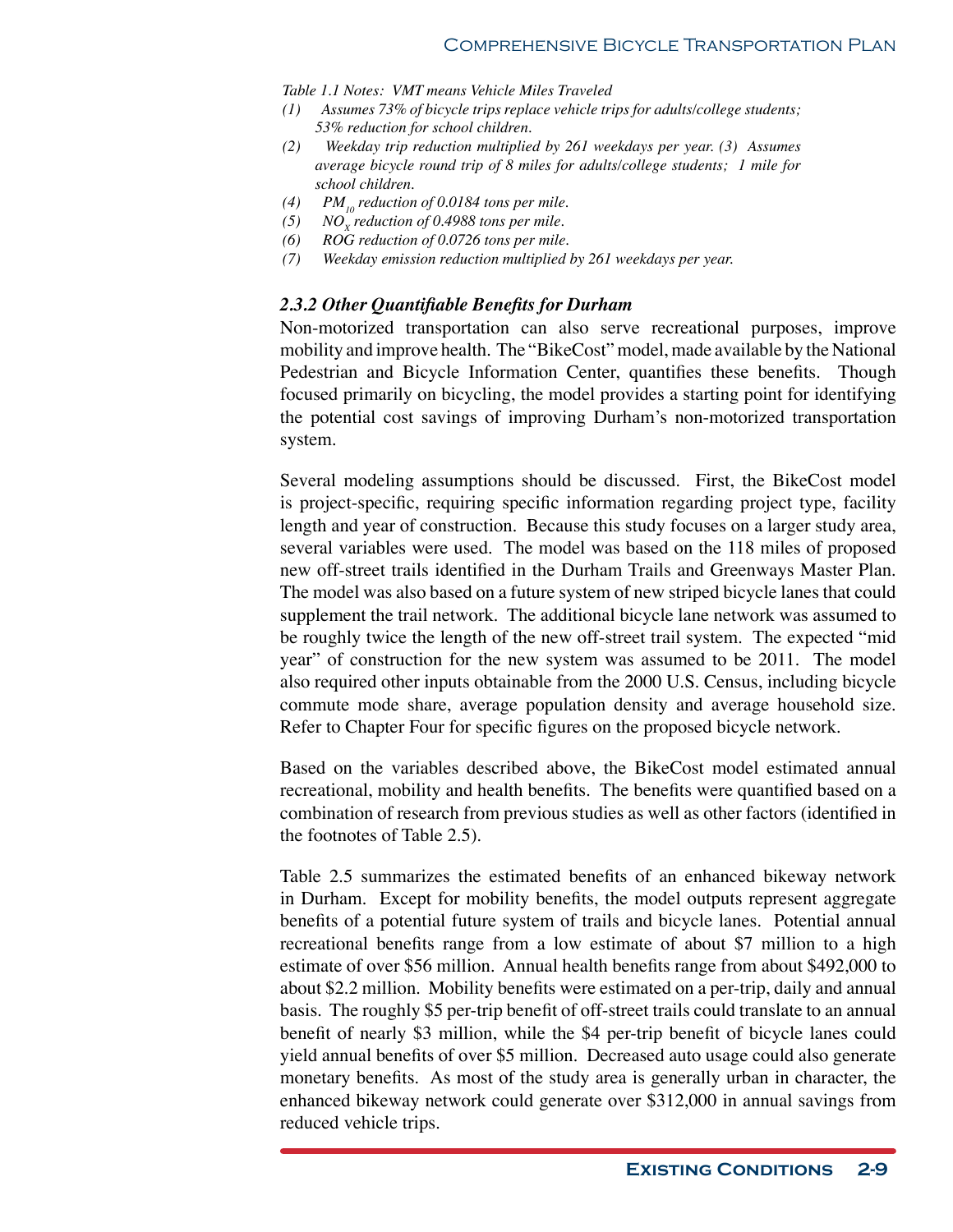| Table 2.5 - Estimated Aggregate Annual Benefits of an |
|-------------------------------------------------------|
| <b>Enhanced Bicycle Network</b>                       |

| <b>Recreational Benefits</b> (1)         | \$7,011,813                                   | \$23,840,165 | Low Estimate Mid Estimate High Estimate<br>\$56,095,507 |
|------------------------------------------|-----------------------------------------------|--------------|---------------------------------------------------------|
| <b>Mobility Benefits</b> <sup>(2)</sup>  | Per-Trip                                      | <b>Daily</b> | <b>Annually</b>                                         |
| -Off-Street Trail Network <sup>(3)</sup> | \$4.96                                        | \$11,989     | \$2,997,214                                             |
| -Bicycle Lane Network <sup>(4)</sup>     | \$4.20                                        | \$20,169     | \$5,042,493                                             |
| <b>Health Benefits</b> $(5)$             | <b>Low Estimate Mid Estimate</b><br>\$491,788 | \$1,018,932  | <b>High Estimate</b><br>\$2,213,844                     |
| <b>Decreased Auto Use</b>                | Urban                                         | Suburban     | <b>Rural</b>                                            |
|                                          | \$312,170                                     | \$192,104    | \$24,013                                                |

Source: Benefit-Cost Analysis of Bicycle Facilities ("BikeCost") Model, Pedestrian and Bicycle Information Center.

- (1) Recreational benefit estimated at \$10 per hour (based on previous studies). Assumes one hour of recreation per adult. \$10 value multiplied by the number of new cyclists minus the number of new commuters. This value multiplied by 365 days to estimate annual benefit.
- (2) Assumes an hourly time value of \$12. This value multiplied by 15.38 minutes (the amount of extra time bicycle commuters are willing to spend to travel on a bicycle lane without adjacent on-street parking). Per-trip benefit then multiplied by the daily number of existing and induced commuters. This value then doubled to account for round-trips, to reach daily mobility benefit. Daily benefit then multiplied by 50 weeks per year and 5 days per week.
- (3) Based on a network of 118 additional miles of off-street trails.
- (4) Based on a network of 236 additional miles of on-street bicycle lanes.
- (5) Annual per-capita cost savings from physical activity of \$128 based on previous studies. This value then multiplied by total number of new cyclists.

In addition to estimating the benefits of physical activity in a community, it is also possible to estimate the costs of physical inactivity. Active Living by Design, a national program of the Robert Wood Johnson Foundation, recently developed the "Physical Inactivity Cost Calculator" to estimate such costs. The model was developed through compiling and averaging roughly 76 million records from seven U.S. case studies. The calculator estimates annual monetary costs of physical inactivity, and expresses them in terms of medical care costs, workers' compensation costs and costs related to lost productivity. For more information please go to: *www.activelivingleadership.org/costcalc.htm* .

The Physical Inactivity Cost Calculator requires several data elements, including number of working adults, population age 18 and over, and population age 65 and over. The calculator also incorporates median incomes. This data was obtained from the 2000 U.S. Census.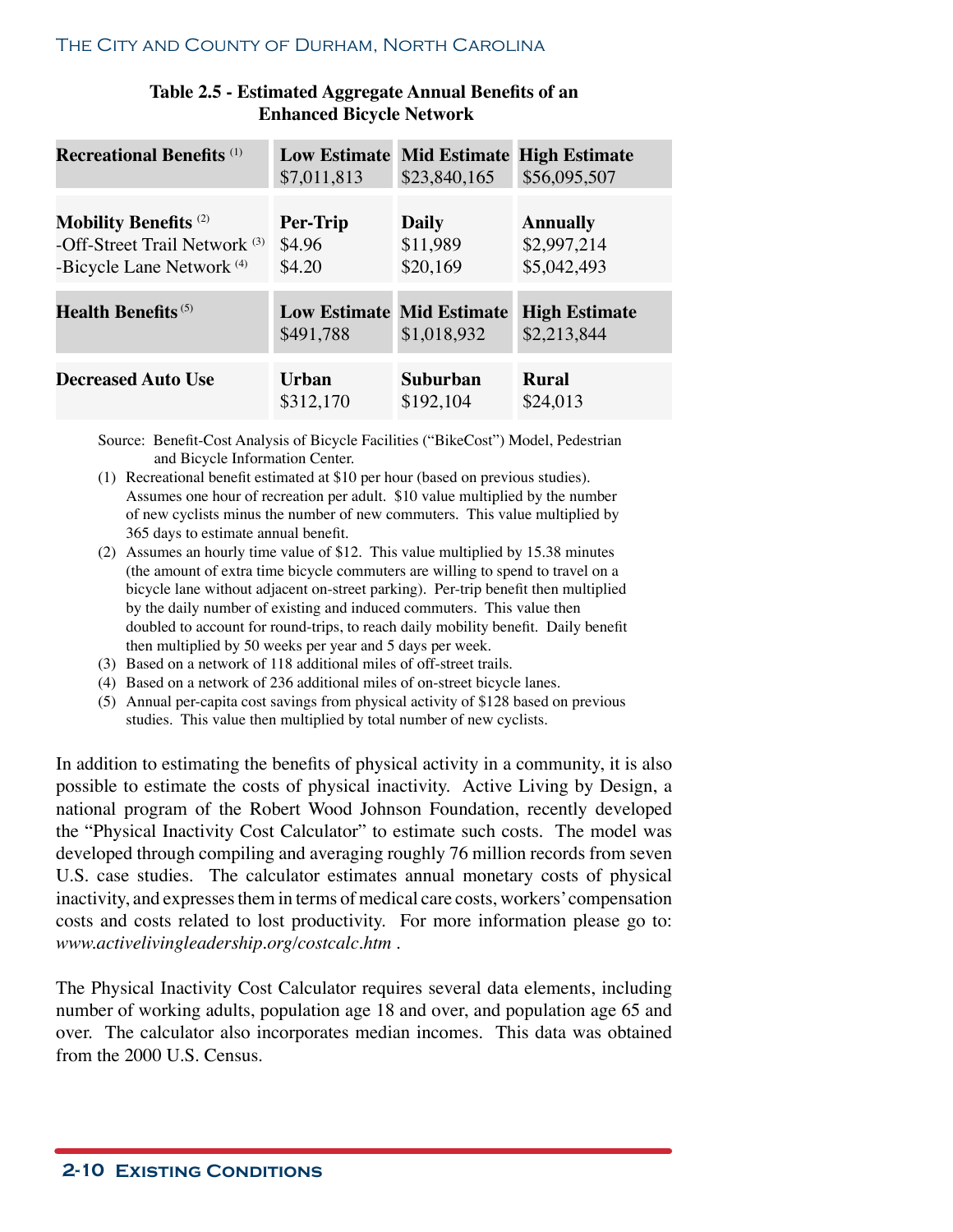Table 2.6 summarizes estimated annual costs of physical activity in Durham. The table indicates that physical inactivity generates over \$575,000 in workers' compensation costs each year. Inpatient and outpatient claims, and out-of-pocket medical expenses cost Durham residents nearly \$28 million. These costs however are far exceeded by costs associated with lost productivity. The costs of work absenteeism and 'presenteeism' exceed \$165 million each year. The model also estimates that the \$194 million in total costs translates to about \$1,345 per person.

The Physical Inactivity Cost Calculator also estimates cost reductions associated with increased physical activity. For example, about \$9.7 million could be saved if an additional 5 percent of Durham's population becomes physically active.

| Variable                       | <b>Estimated Annual Cost</b> |
|--------------------------------|------------------------------|
| <b>Medical Care Costs</b>      | \$27,765,946                 |
| Workers' Compensation Costs    | \$575,279                    |
| <b>Lost Productivity Costs</b> | \$165,769,237                |
| <b>Total Costs</b>             | \$194,100,462                |

## **Table 2.6 - Estimated Aggregate Annual Costs of Physical Inactivity in Durham**

#### **Footnotes**

1 U.S. Department of Health and Human Services, Centers for Disease Control and Prevention. (1996). Physical Activity and Health: A Report of the Surgeon General. Washington, DC: Government Printing Office.

2 U.S. Department of Health and Human Services, Centers for Disease Control and Prevention. (2002). Guide to Community Preventive Services.

3 U.S. Department of Health and Human Services, Centers for Disease Control and Prevention. (1996). Physical Activity and Health: A Report of the Surgeon General. Washington, DC: Government Printing Office.

4 Image courtesy of: http://www.msac.com.au

5 Image courtesy of: http://www.geocities.com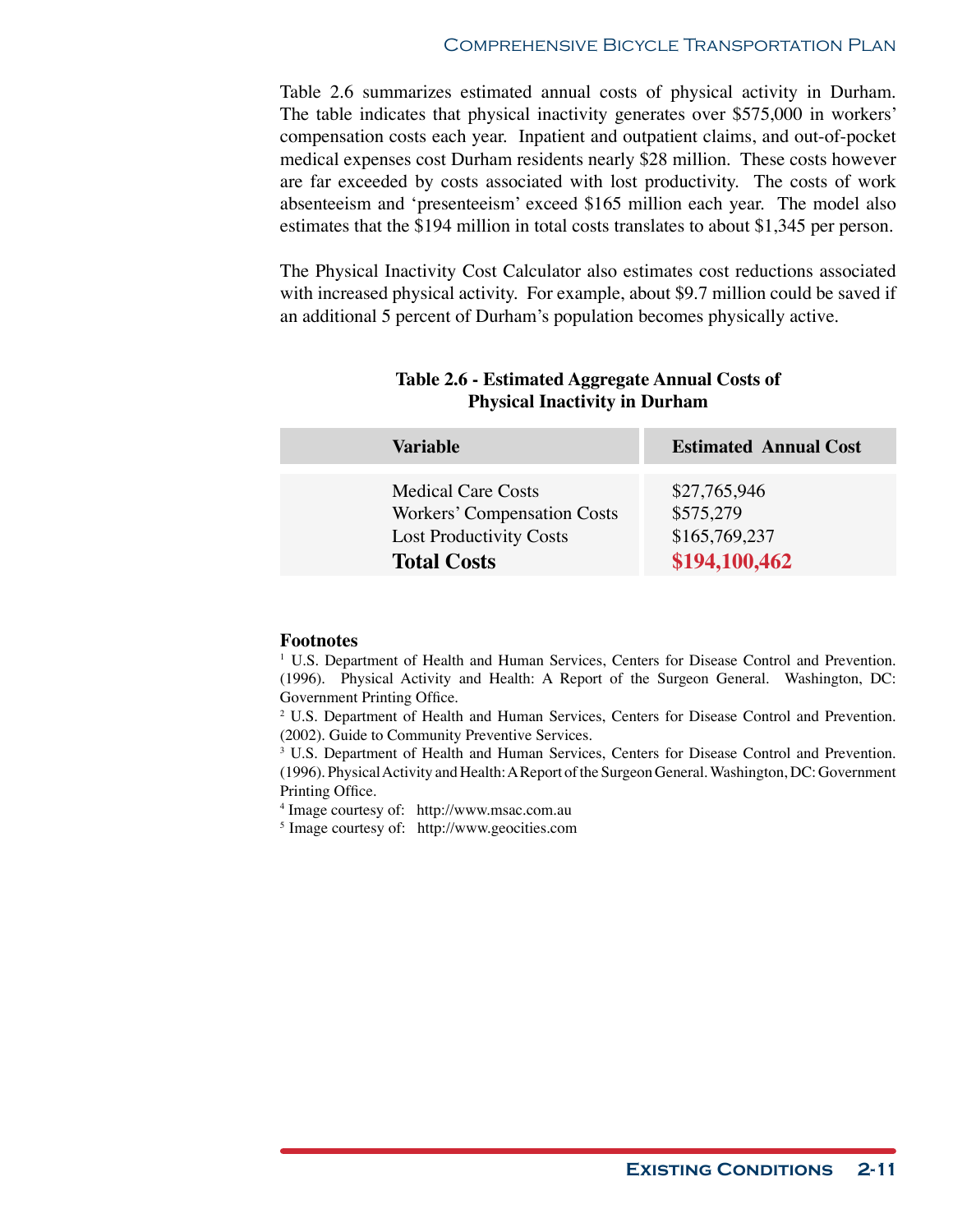#### **2.4 Community Concerns, Needs, and Priorities**

Numerous concerns, needs, and priorities were identified through the public input process. That process included three public workshops, public outreach efforts, public opinion forms, and steering committee comments guidance. Appendix A contains compiled results from the public opinion forms.

The public input process highlighted a need for more bicycle facilities, with an emphasis on safety and connectivity between bicycle routes and destinations. In addition to a lack of existing facilities, the public has also indicated that heavy motorized traffic, high speed motorized traffic and narrow roads are the most significant barriers preventing people from bicycling more often. Schools, workplaces, greenways and parks topped the list of destinations that Durham bicyclists are eager to cycle to. These and other concerns were taken into account throughout the development of this plan, and some have been incorporated directly into the route prioritization process (see Appendix B: Phasing and Prioritization).

#### **2.5 Bicycle Friendliness of Local Transportation System**

A field survey was conducted by a team of professional engineers and planners to evaluate the bicycle friendliness of the City of Durham and Durham County's transportation system. The routes that are profiled on the following pages represent major travel corridors in the study area and provide a good sample of routes in terms of geographic coverage, lane configuration, and bicycle environment. Table 2.4 includes fifty roadway segments with summary profiles of each. In addition, needs and priorities for improvements were identified to accommodate bicycle travel and to enhance bicycle safety along these routes.

In general, many of these routes were found to be unsuitable for bicycle travel under existing conditions, especially for Type B and C (less experienced) bicycle riders. Unsuitability was due to a number of factors, including restrictive lane width, high traffic volume and speed, lack of shoulder space, lack of dedicated space through interchange areas, shared use with truck traffic, and lack of warning and destination signage.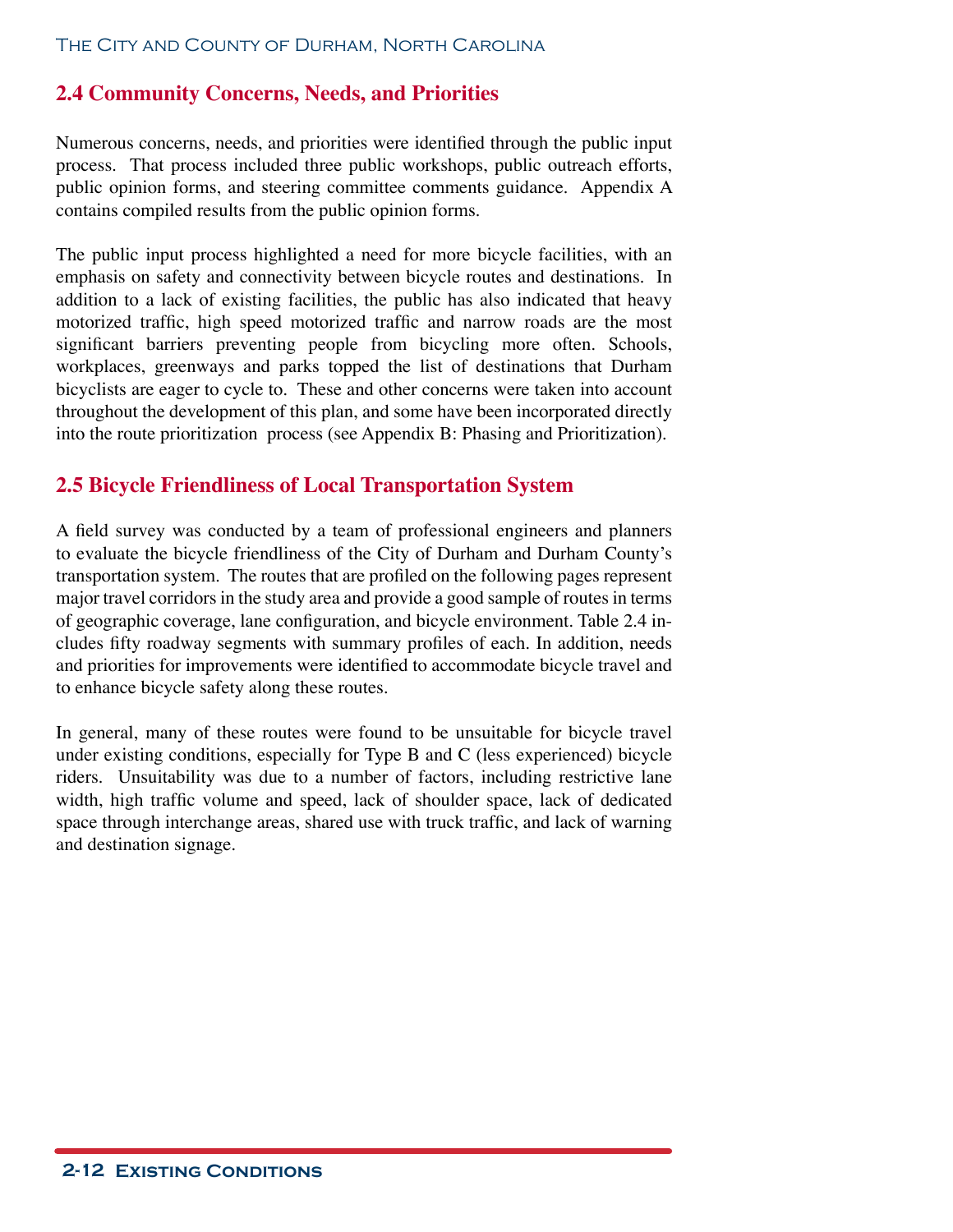| Roadway<br><b>Segment</b>                                                      | <b>Notable</b><br><b>Features</b>                                                                                                                                                  | <b>Constraints for</b><br><b>Bicycle Travel</b>                                                                                                                   | <b>Opportunities</b><br>for Bicycle<br><b>Accommodation</b>                                                                                                                                                                                                                                                                 | <b>Summary</b><br><b>Assessment</b>                                                                               |
|--------------------------------------------------------------------------------|------------------------------------------------------------------------------------------------------------------------------------------------------------------------------------|-------------------------------------------------------------------------------------------------------------------------------------------------------------------|-----------------------------------------------------------------------------------------------------------------------------------------------------------------------------------------------------------------------------------------------------------------------------------------------------------------------------|-------------------------------------------------------------------------------------------------------------------|
| NC HIGHWAY 54<br>From<br>S Miami Blvd<br>To<br>Davis Dr<br>(41)                | • 45 mph speed<br>• 2-ln cross-section<br>after Miami Blvd<br>transitions to 5-<br>In cross-section<br>near Davis Dr<br>• Office uses on<br>both sides                             | • Narrow lanes<br>between Miami<br><b>Blvd and Nortel</b><br>Dr<br>• High traffic<br>volume                                                                       | • A multi-use path on<br>right (WB) already<br>exists in the western<br>half of the segment<br>• Narrow 2-lane<br>segment might be<br>widened in future<br>• Railroad bridge<br>already widened<br>• Need to connect<br>the multi-use path<br>throughout the<br>segment<br>• Need pedestrian<br>signals at<br>intersections | Currently unsafe<br>due to excessive<br>traffic volume<br>and speed, but<br>has potential with<br>improvements    |
| NC HIGHWAY 54<br>From<br>Davis Dr<br>To<br>TW Alexander Dr<br>$(\#2)$          | • 45 mph speed<br>• 5-ln cross-section<br>• Office and some<br>retail use on both<br>sides                                                                                         | • No pedestrian<br>signals at<br>intersection<br>• Multi-use path<br>on the other (EB)<br>side<br>• Multi-use path<br>missing on bridge<br>over Durham<br>Freeway | • A multi-use path on<br>left (EB) already<br>exists in the western<br>half of the segment<br>• Need better<br>connection between<br>existing paths<br>• Need pedestrian<br>signals at<br>intersections                                                                                                                     | Fair condition for<br>bicycle travel;<br>Could be improved<br>with small<br>improvements in the<br>future         |
| NC HIGHWAY 54<br>From<br>TW Alexander Dr<br>To<br>NC Highway 55<br>(#3)        | • 35 mph posted<br>speed<br>• 5-ln cross-section<br>• Curb and gutter<br>with no shoulder<br>• High density<br>retail near NC 55                                                   | • High traffic<br>volume<br>• High speed<br>• Limited<br>sidewalks                                                                                                | • Adequate right of<br>way for having<br>separate bicycle<br>facility<br>• Need separate<br>facility because of<br>high traffic<br>• Connects Lowe's<br>Grove elementary<br>and middle schools                                                                                                                              | Currently unsafe<br>due to excessive<br>traffic volume and<br>speed; sidewalks<br>are not connected<br>throughout |
| NC HIGHWAY 54<br>From<br>NC Highway 55<br><b>To</b><br>Fayetteville Rd<br>(#4) | • 45 mph posted<br>speed<br>$\bullet$ 2 to 3-ln cross-<br>section with<br>turn lanes at<br>residential<br>developments<br>• Curb and gutter<br>• Residential uses<br>on both sides | • Unconnected<br>sidewalks<br>• Narrow Shoulder<br>• I-40 overpass<br>bridge before<br>Fayetteville Rd                                                            | • Adequate right of<br>way for having<br>separate bicycle<br>facility<br>• Need separate<br>facility because of<br>high traffic                                                                                                                                                                                             | Currently unsafe<br>due to excessive<br>traffic volume and<br>speed                                               |

# **Table 2.4 – Profile of Existing Conditions for Cyclists on Durham Roadways**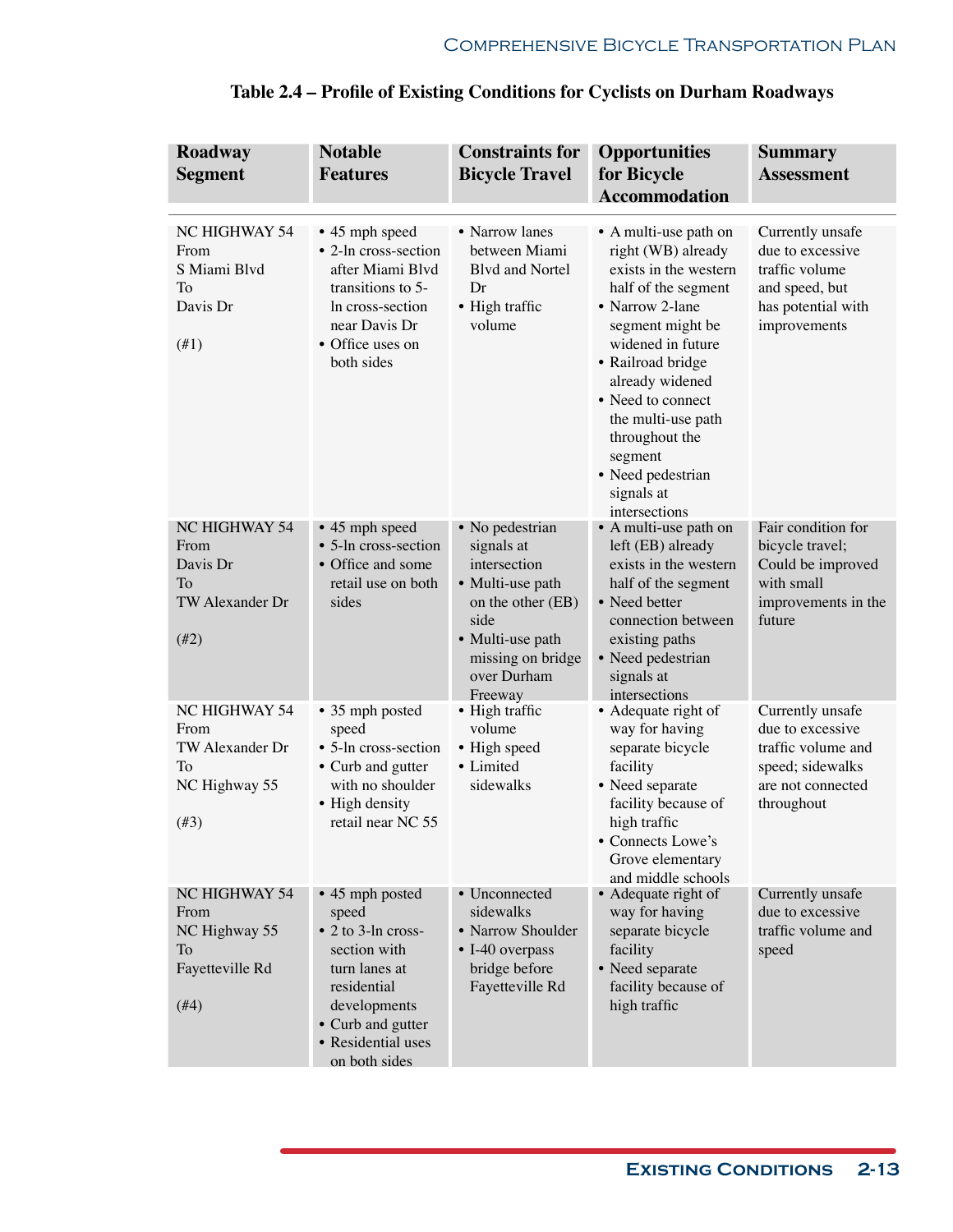| Roadway<br><b>Segment</b>                                                                    | <b>Notable</b><br><b>Features</b>                                                                                                                                                                         | <b>Constraints for</b><br><b>Bicycle Travel</b>                                                                                                                                                                 | <b>Opportunities</b><br>for Bicycle<br><b>Accommodation</b>                                  | <b>Summary</b><br><b>Assessment</b>                                                                            |
|----------------------------------------------------------------------------------------------|-----------------------------------------------------------------------------------------------------------------------------------------------------------------------------------------------------------|-----------------------------------------------------------------------------------------------------------------------------------------------------------------------------------------------------------------|----------------------------------------------------------------------------------------------|----------------------------------------------------------------------------------------------------------------|
| <b>NC HIGHWAY 54</b><br>From<br>Fayetteville Rd<br>To<br>Hope Valley Rd<br>(Hwy 751)<br>(#5) | • 45 mph posted<br>speed<br>• 5-ln cross-section<br>near Fayetteville<br>Rd which drops<br>to 3- lane cross-<br>section<br>• Vacant / low<br>density land use<br>in the western<br>half of the<br>segment | • Narrow structures<br>over low lying,<br>marshy area<br>• Limited<br>sidewalks<br>• Standard 12 feet<br>lanes with narrow<br>shoulder<br>• Southpoint Mall<br>near Fayetteville<br>Rd and other<br>development | • Close to American<br>Tobacco Trail,<br>Woodcroft Parkway<br>and Jordan High<br>School      | Currently unsafe<br>due to excessive<br>traffic volume with<br>high speed                                      |
| <b>NC HIGHWAY 54</b><br>From<br>Hope Valley Rd<br>(Hwy 751)<br>To<br>$I-40$<br>$(\#6)$       | $\bullet$ 45 mph posted<br>speed<br>• 3-ln cross-section<br>with two-way<br>center turn lane<br>• Some residential<br>development on<br>both sides<br>• Fairly busy traffic<br>volume                     | • Narrow structures<br>over low lying,<br>marshy area<br>• Limited<br>sidewalks<br>• Standard 12 feet<br>lanes with narrow<br>shoulder                                                                          | • Sidewalks in front of<br>developments                                                      | Currently unsafe<br>due to high traffic,<br>high speed and<br>narrow lanes with<br>limited shoulder            |
| NC HIGHWAY 54<br>From<br>$I-40$<br>To<br>Durham County<br>Line<br>$(\#7)$                    | • 45 mph posted<br>speed<br>• 5-ln cross-section<br>transitions to 4-ln<br>south of Albany<br>St<br>• Very busy traffic                                                                                   | • Frontage road not<br>continuous<br>• 4 lane bridge<br>over creek with<br>no shoulder                                                                                                                          | • Existing frontage<br>roads which can be<br>used by bikes<br>• Connects to Chapel<br>Hill   | Currently unsafe<br>due to high traffic<br>and speed                                                           |
| <b>STATE HIGHWAY</b><br>751<br>From<br>Fayetteville Rd<br>To<br>$I-40$<br>(#8)               | $\cdot$ 45-55 mph<br>posted speed<br>• 2-lane cross-<br>section with<br>turn lanes for<br>residential<br>developments<br>• 4 lane divided<br>$near I-40$                                                  | • Narrow lanes<br>• Narrow shoulder<br>• High speed<br>• High traffic                                                                                                                                           | • Adequate right of<br>way for bike facility<br>• Sidewalks in front of<br>some developments | Unsafe until major<br>improvement is<br>done                                                                   |
| <b>STATE HIGHWAY</b><br>751<br>From<br>$I-40$<br>To<br>NC Highway 54<br>(#9)                 | • 45 mph posted<br>speed<br>• 2-lane cross-<br>section with<br>turn lanes for<br>residential<br>developments<br>• 4 lane divided<br>near I-40                                                             | • High traffic<br>volume<br>• 12 feet lanes with<br>no shoulder in the<br>northern half<br>• Conflicts with I-<br>40 ramps                                                                                      | • Existing sidewalk in<br>the southern half<br>• Sidewalk extends<br>over I-40 bridge        | Currently unsafe<br>due to excessive<br>traffic volume<br>and speed, but<br>has potential with<br>improvements |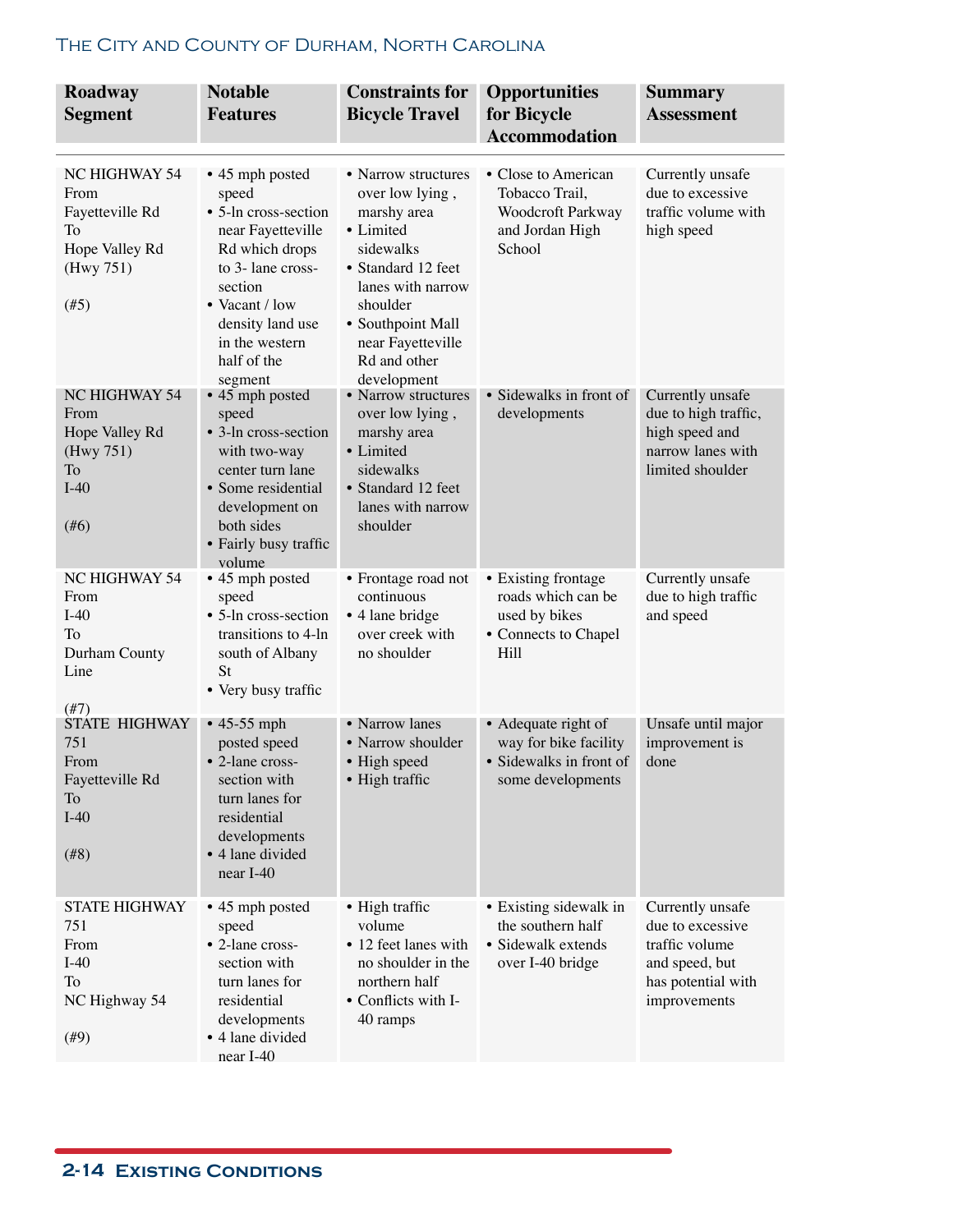| Roadway<br><b>Segment</b>                                                                                                              | <b>Notable</b><br><b>Features</b>                                                                                                         | <b>Constraints for</b><br><b>Bicycle Travel</b>                                                                         | <b>Opportunities</b><br>for Bicycle<br><b>Accommodation</b>                                              | <b>Summary</b><br><b>Assessment</b>                                                                                         |
|----------------------------------------------------------------------------------------------------------------------------------------|-------------------------------------------------------------------------------------------------------------------------------------------|-------------------------------------------------------------------------------------------------------------------------|----------------------------------------------------------------------------------------------------------|-----------------------------------------------------------------------------------------------------------------------------|
|                                                                                                                                        |                                                                                                                                           |                                                                                                                         |                                                                                                          |                                                                                                                             |
| <b>WOODCROFT</b><br><b>PARKWAY</b><br>From<br>State Highway 751<br>To<br>Fayetteville Rd<br>$(\#10)$                                   | • 35 mph posted<br>speed<br>• 2-ln divided<br>cross-section<br>with turn lanes<br>• Residential area<br>• Low traffic                     | • Some driveways                                                                                                        | • Existing multi-use<br>path on the side<br>• Nice pedestrian<br>crossings<br>• Existing MUTCD<br>signs  | Nice multi-use path<br>ideal for bicyclists<br>already exists                                                               |
| E WOODCROFT<br>PARKWAY/<br><b>CARPENTER</b><br><b>FLETCHER RD</b><br>From<br>Fayetteville Rd<br>To<br>NC Highway 55<br>(#11)           | • 35 mph posted<br>speed<br>• 2-ln divided<br>cross-section<br>with wide lanes;<br>curb and gutter<br>• Residential area<br>• Low traffic | • Some parts have<br>curve and grade<br>• Carpenter<br>Fletcher Rd is<br>narrow 2-lane<br>undivided with<br>no shoulder | • Nice sidewalk<br>instead of multi use<br>path<br>• Sidewalk can be<br>improved to a better<br>facility | Environment is<br>conducive to bicycle<br>travel; Carpenter<br>Fletcher is unsafe<br>but has potential<br>with improvements |
| <b>HOPE VALLEY</b><br><b>RD</b> (HWY 751)<br>From<br>NC Highway 54<br>To<br>Martin Luther King<br>Jr Pkwy / Archdale<br>Dr<br>$(\#12)$ | • 35 mph posted<br>speed<br>• 2-ln cross-section<br>• Residential area<br>• Moderate traffic                                              | • Narrow 2-lane<br>cross-section<br>with no shoulders                                                                   | • Few sidewalks                                                                                          | Currently unsafe;<br>improvements are<br>needed to make<br>bicycle friendly                                                 |
| <b>OLD CHAPEL</b><br><b>HILL RD</b><br>From<br>Durham County<br>Line<br>To<br>Garrett Rd<br>(413)                                      | • 35 mph posted<br>speed<br>• Mostly 2-ln<br>cross-section<br>with turn lanes<br>Mixed residential<br>and commercial<br>use               | • Narrow lanes and<br>shoulder<br>• Narrow bridges<br>over I-40 and<br>creek<br>• Unconnected<br>sidewalks              | • Middle school with<br>30 mph posted speed                                                              | Currently unsafe for<br>bicycle travel                                                                                      |
| <b>OLD CHAPEL</b><br><b>HILL RD</b><br>From<br>Garrett Rd<br>To<br>University Dr<br>(#14)                                              | • 35 mph posted<br>speed<br>$\bullet$ 2 to 3-ln cross-<br>section<br>• Mostly<br>residential                                              | • Narrow lanes and<br>shoulder<br>• Many driveways                                                                      |                                                                                                          | Currently unsafe for<br>bicycle travel                                                                                      |
| <b>MARTIN</b><br>LUTHER KING JR<br><b>PARKWAY</b><br>From<br>Hope Valley Rd<br>To<br>Fayetteville Rd                                   | • 45 mph posted<br>speed<br>• 5-lane cross-<br>section<br>• Striped Bike-lane<br>and sidewalks                                            |                                                                                                                         |                                                                                                          | Already suitable for<br>bicycle travel                                                                                      |

(#15)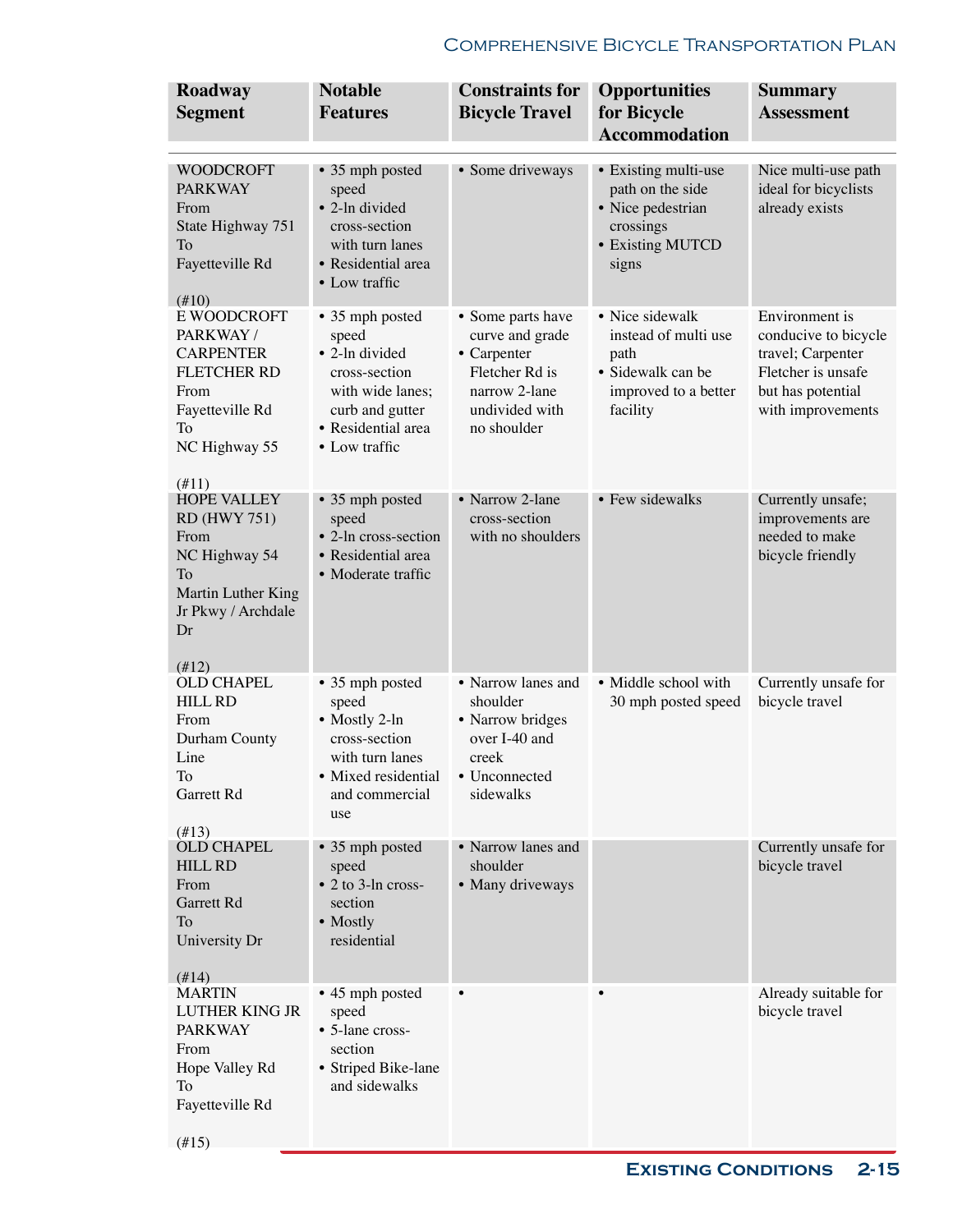| Roadway                                                                                                                | <b>Notable</b>                                                                                           | <b>Constraints for</b>                 | <b>Opportunities</b>                | <b>Summary</b>                                           |
|------------------------------------------------------------------------------------------------------------------------|----------------------------------------------------------------------------------------------------------|----------------------------------------|-------------------------------------|----------------------------------------------------------|
| <b>Segment</b>                                                                                                         | <b>Features</b>                                                                                          | <b>Bicycle Travel</b>                  | for Bicycle<br><b>Accommodation</b> | <b>Assessment</b>                                        |
|                                                                                                                        |                                                                                                          |                                        |                                     |                                                          |
| <b>MARTIN</b><br><b>LUTHER KING JR</b><br><b>PARKWAY</b><br>From<br>Fayetteville Rd<br>To<br>NC Highway 55<br>$(\#16)$ | • 45 mph posted<br>speed<br>• 5-lane cross-<br>section<br>• Striped Bike-lane<br>and sidewalks           |                                        | $\bullet$                           | Already suitable for<br>bicycle travel                   |
| <b>ERWIN RD</b>                                                                                                        | • 45 mph posted                                                                                          | • Narrow lanes                         | • Some areas have                   | Environment is                                           |
| From<br>Durham County<br>Line<br>To<br>Cornwallis Rd<br>$(\#17)$                                                       | speed (35 near<br>school)<br>• 2-ln cross-section<br>• Low traffic<br>volume                             | • Narrow shoulder<br>• Rolling terrain | relatively wide<br>shoulders        | suitable but facility<br>is unsafe for bicycle<br>travel |
| <b>CORNWALLIS RD</b>                                                                                                   | • 45 mph posted                                                                                          | • Narrow lanes                         | • Low traffic                       | Environment is                                           |
| From<br>Durham County<br>Line<br>To<br>Erwin Rd<br>(418)                                                               | speed<br>• 2-ln cross-section<br>undivided                                                               | • Narrow shoulder<br>• Rolling terrain |                                     | suitable but facility<br>is unsafe for bicycle<br>travel |
| <b>CORNWALLIS RD</b>                                                                                                   | $\bullet$ 35 to 45 mph                                                                                   | • Narrow Lane                          | • Connects to RTP                   | Need bicycle                                             |
| From<br>Erwin Rd<br>To<br>University Dr<br>$(\#19)$                                                                    | posted speed<br>$\bullet$ 2- to 4-ln cross<br>section                                                    |                                        |                                     | improvements                                             |
| <b>CORNWALLIS RD</b>                                                                                                   | $\bullet$ 35 to 45 mph                                                                                   | • Narrow Lane                          | • Connects to RTP                   | Need bicycle                                             |
| From<br>University Dr<br>To<br>NC Highway 55<br>$(\#20)$                                                               | posted speed<br>$\bullet$ 2- to 4-ln cross<br>section<br>• Bike lane<br>starts around<br>Fayetteville Rd |                                        |                                     | improvements                                             |
| <b>CORNWALLIS RD</b><br>From<br>NC Highway 55<br>To<br>S Miami Blvd<br>$(\#21)$                                        | • 45 mph posted<br>speed<br>• 4-ln divided<br>• Bike lane on both<br>sides                               |                                        | • Connects to RTP                   | Already suitable for<br>bicycle traffic                  |
| <b>CAMERON BLVD</b><br>From                                                                                            | • 35 mph posted<br>speed on                                                                              | • High traffic<br>• No shoulder        |                                     | Currently unsafe;<br>need improvements                   |
| Erwin Rd                                                                                                               | Cameron Blvd                                                                                             | • Narrow                               |                                     |                                                          |
| To<br>Duke University Dr                                                                                               | • 4-ln undivided<br>curb and gutter<br>with no shoulder                                                  | underpass with<br>15-501               |                                     |                                                          |
| $(\#22)$                                                                                                               |                                                                                                          |                                        |                                     |                                                          |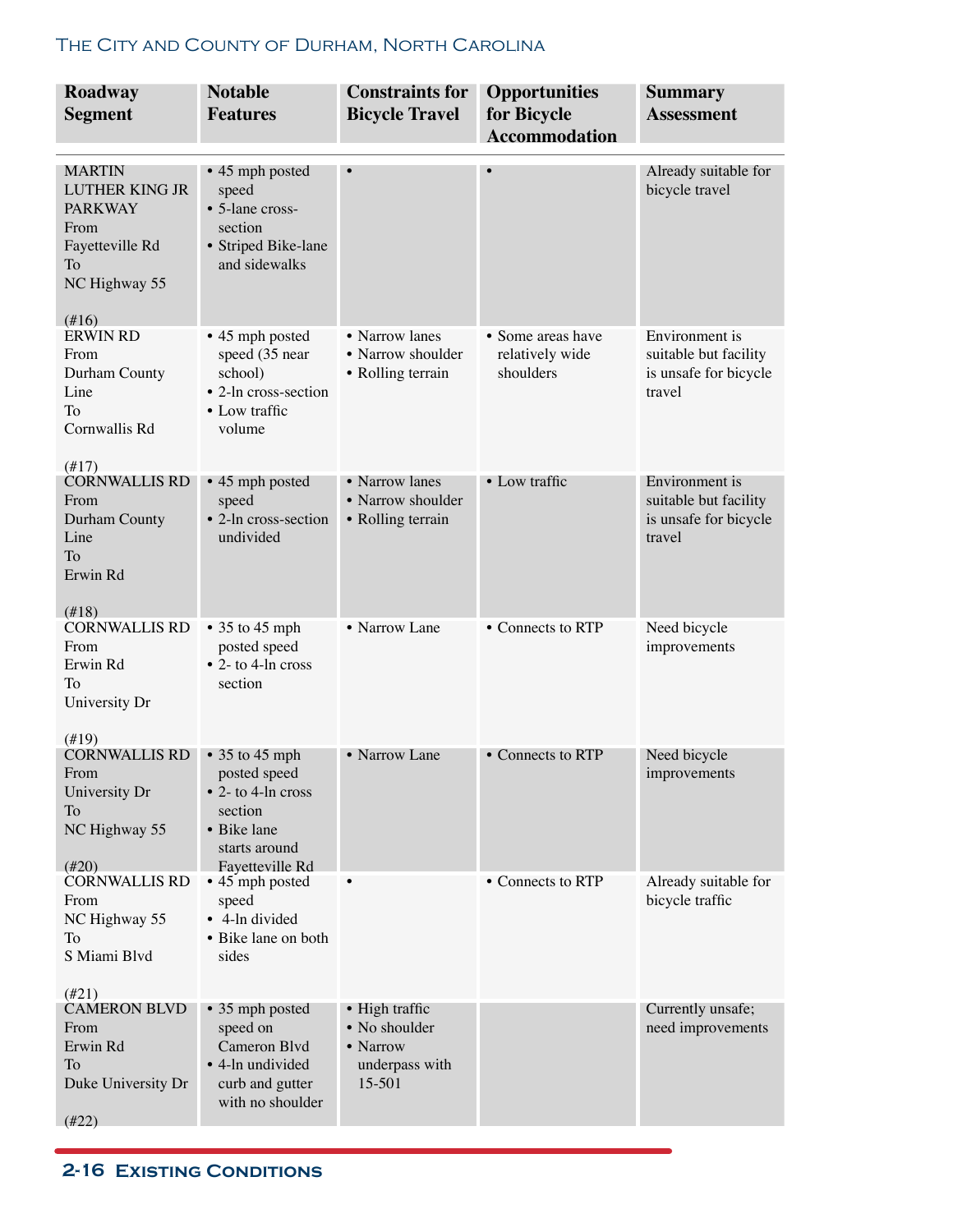| Roadway<br><b>Segment</b>                                                                                                | <b>Notable</b><br><b>Features</b>                                                                                                                               | <b>Constraints for</b><br><b>Bicycle Travel</b>                                                                                                              | <b>Opportunities</b><br>for Bicycle<br><b>Accommodation</b>                                             | <b>Summary</b><br><b>Assessment</b>                                                                           |
|--------------------------------------------------------------------------------------------------------------------------|-----------------------------------------------------------------------------------------------------------------------------------------------------------------|--------------------------------------------------------------------------------------------------------------------------------------------------------------|---------------------------------------------------------------------------------------------------------|---------------------------------------------------------------------------------------------------------------|
|                                                                                                                          |                                                                                                                                                                 |                                                                                                                                                              |                                                                                                         |                                                                                                               |
| <b>DUKE</b><br><b>UNIVERSITY DR</b><br>/ W CHAPEL HILL<br><b>ST</b><br>From<br>Cameron Blvd<br>To<br>Duke St<br>$(\#23)$ | • 35 mph posted<br>speed<br>$\bullet$ 2 to 3-ln cross-<br>section (5-lane<br>after Kent St in<br>downtown area)<br>• Low traffic<br>volume<br>• Duke university | • Duke University<br>Dr has 12 feet<br>lanes with narrow<br>bike lanes<br>• W Chapel Hill St<br>has wide lanes<br>with on street<br>parking and<br>sidewalks |                                                                                                         | Environment is<br>in fair condition<br>for bicycle travel;<br>Could be improved<br>with small<br>improvements |
| <b>S DUKE ST</b>                                                                                                         | area<br>• 35 mph posted                                                                                                                                         | • On street parking                                                                                                                                          |                                                                                                         | Environment is                                                                                                |
| From<br>W Chapel Hill St<br>To<br>University Dr<br>$(\#24)$                                                              | speed<br>• $2$ -ln cross-section<br>$\bullet$ One way<br>• Sidewalks on<br>both sides                                                                           | • Some sight<br>distance issues                                                                                                                              |                                                                                                         | suitable for bicycle<br>travel but needs<br>improvement                                                       |
| UNIVERSITY DR<br>From<br>S Duke St<br>To<br>Academy Rd<br>$(\#25)$                                                       | • 35 mph posted<br>speed<br>$\bullet$ 2 to 4-ln cross<br>section                                                                                                | • Many driveways                                                                                                                                             | • Has wide outside<br>lane closer to<br>downtown<br>• Connects to<br>commercial, multi-<br>family areas | Need bicycle<br>improvements                                                                                  |



*Figure 2.4 - Durham bicyclists traversing the intersection of Broad Street and Main Street*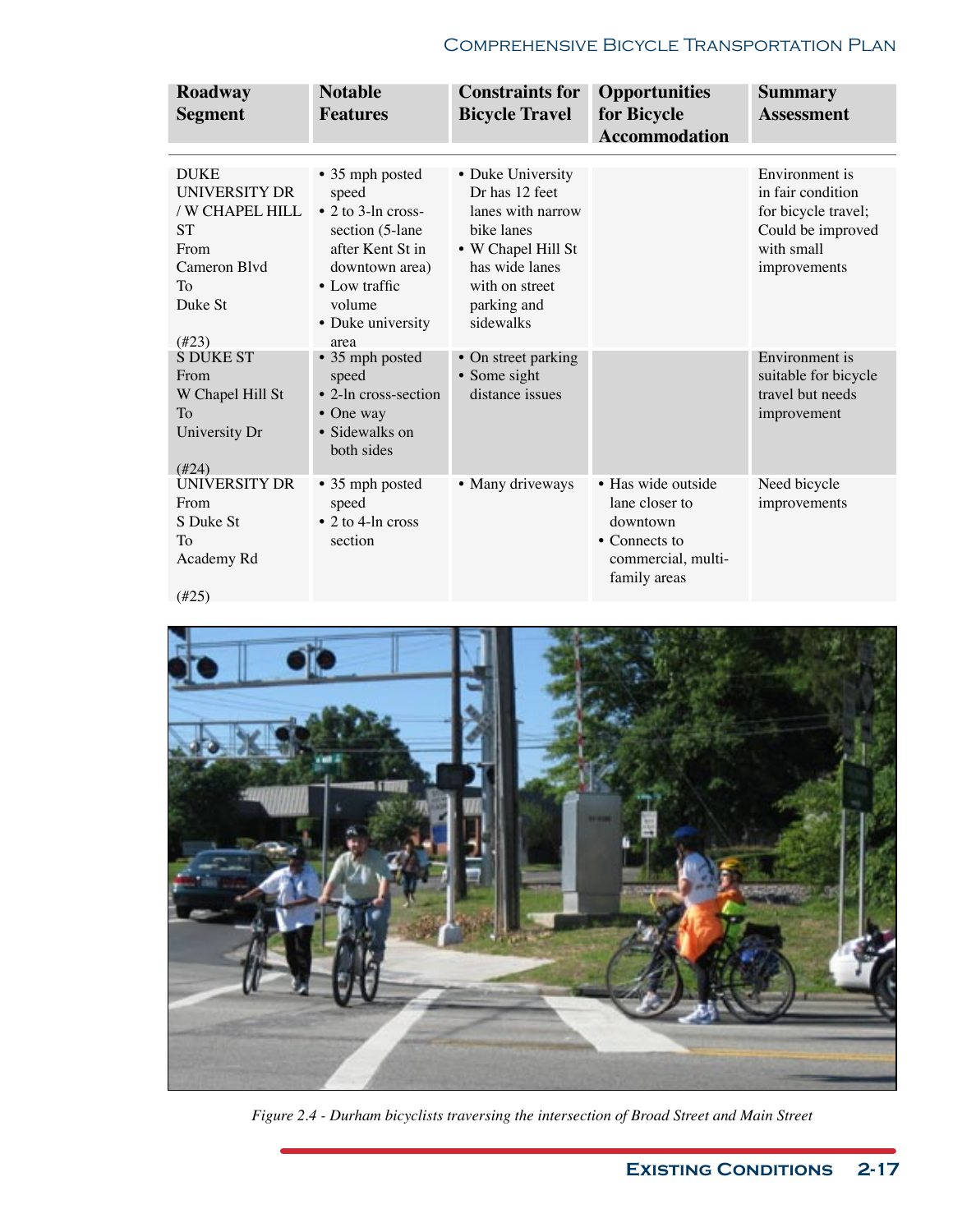| Roadway<br><b>Segment</b>                                                                            | <b>Notable Features</b>                                                                                                                                                                                                                                                                                                                | <b>Constraints for</b><br><b>Bicycle Travel</b>                                                                                                                               | <b>Opportunities</b><br>for Bicycle<br><b>Accommodation</b>                                                                                                                                                                                                                   | <b>Summary</b><br><b>Assessment</b>                                                                                             |
|------------------------------------------------------------------------------------------------------|----------------------------------------------------------------------------------------------------------------------------------------------------------------------------------------------------------------------------------------------------------------------------------------------------------------------------------------|-------------------------------------------------------------------------------------------------------------------------------------------------------------------------------|-------------------------------------------------------------------------------------------------------------------------------------------------------------------------------------------------------------------------------------------------------------------------------|---------------------------------------------------------------------------------------------------------------------------------|
| <b>HILLSBOROUGH</b><br>RD (US 70 Bus)<br>From<br>Hillandale Rd<br>To<br>Cole Mill Rd<br>$(\#26)$     | • 35 mph posted<br>speed<br>• 5-ln cross-section<br>• Commercial uses on<br>both sides                                                                                                                                                                                                                                                 | • Many driveways<br>• Limited sidewalks<br>• High traffic volume<br>• Turning movement<br>conflicts with US<br>15-501 ramp traffic<br>at the overpass                         | · Has wide outside<br>lane<br>• Need edge of<br>pavement marking<br>• Need Share the<br>Road and Bike<br>Route signs<br>(MUTCD W11-1<br>and $D11-1)$<br>• Need innovative<br>design treatment for<br>the outside lane                                                         | Potential<br>with small<br>improvements                                                                                         |
| <b>COLE MILL RD</b><br>From<br>Hillsborough Rd<br>(US 70 Bus)<br>To<br>Rose of Sharon Rd<br>$(\#27)$ | • 40 mph posted<br>speed (35 mph on<br>horizontal curves)<br>• 4-ln cross-section,<br>except between<br>Hillsborough Rd<br>and Medford Rd<br>where the roadway<br>flares to 6 to 7 lanes<br>to accommodate I-<br>85 ramp movements<br>at the underpass<br>• Residential uses on<br>both sides<br>• Popular route for<br>bicycle riders | • Lane width less<br>than 12 feet<br>• No Shoulder<br>• No sidewalks, north<br>of Medford Rd<br>• Turning movement<br>conflicts with I-85<br>ramp traffic at the<br>underpass | • Need striped bike<br>lane between<br>Hillsborough Rd<br>and Medford Rd<br>with adequate<br>pavement markings<br>• Need edge of<br>pavement marking<br>• Need Bike Route<br>signs (MUTCD<br>$D11-1)$<br>• Need 4-feet paved<br>shoulder                                      | Potential<br>with small<br>improvements                                                                                         |
| <b>COLE MILL RD</b><br>From<br>Rose of Sharon Rd<br>To<br>Umstead Rd                                 | • 45 mph posted<br>speed<br>• 2-ln cross-section<br>• Low density<br>upscale residential<br>uses on both sides                                                                                                                                                                                                                         | • Lane width less 12<br>feet<br>• No Shoulder<br>• No sidewalks<br>• Rolling terrain<br>• Traffic speeding                                                                    | • Need 4-feet paved<br>shoulder<br>• Need Bike Route<br>signs (MUTCD<br>$D11-1)$<br>• Need traffic speed                                                                                                                                                                      | Currently<br>unsafe due to<br>excessive speed<br>of traffic, but<br>has potential<br>with small                                 |
| $(\#28)$<br><b>UMSTEAD RD</b><br>From<br>Cole Mill Rd<br>To<br>Guess Rd<br>$(\#29)$                  | • 45 mph posted<br>speed<br>• 2-ln cross-section<br>with turn lanes<br>at residential<br>developments<br>• Low density<br>upscale residential<br>uses on both sides                                                                                                                                                                    | • Lane width less 12<br>feet<br>• No Shoulder<br>• No sidewalks<br>• Rolling terrain<br>• Traffic speeding                                                                    | monitor<br>• Need 4-feet paved<br>shoulder<br>• Need Share the<br>Road and Bike<br>Route signs<br>(MUTCD W11-1<br>and $D11-1)$<br>• Need traffic speed<br>monitor<br>• Need innovative<br>bicycle design<br>signal treatment<br>at the Umstead<br>Rd/Guess Rd<br>intersection | improvements<br>Currently<br>unsafe due to<br>excessive speed<br>of traffic, but<br>has potential<br>with small<br>improvements |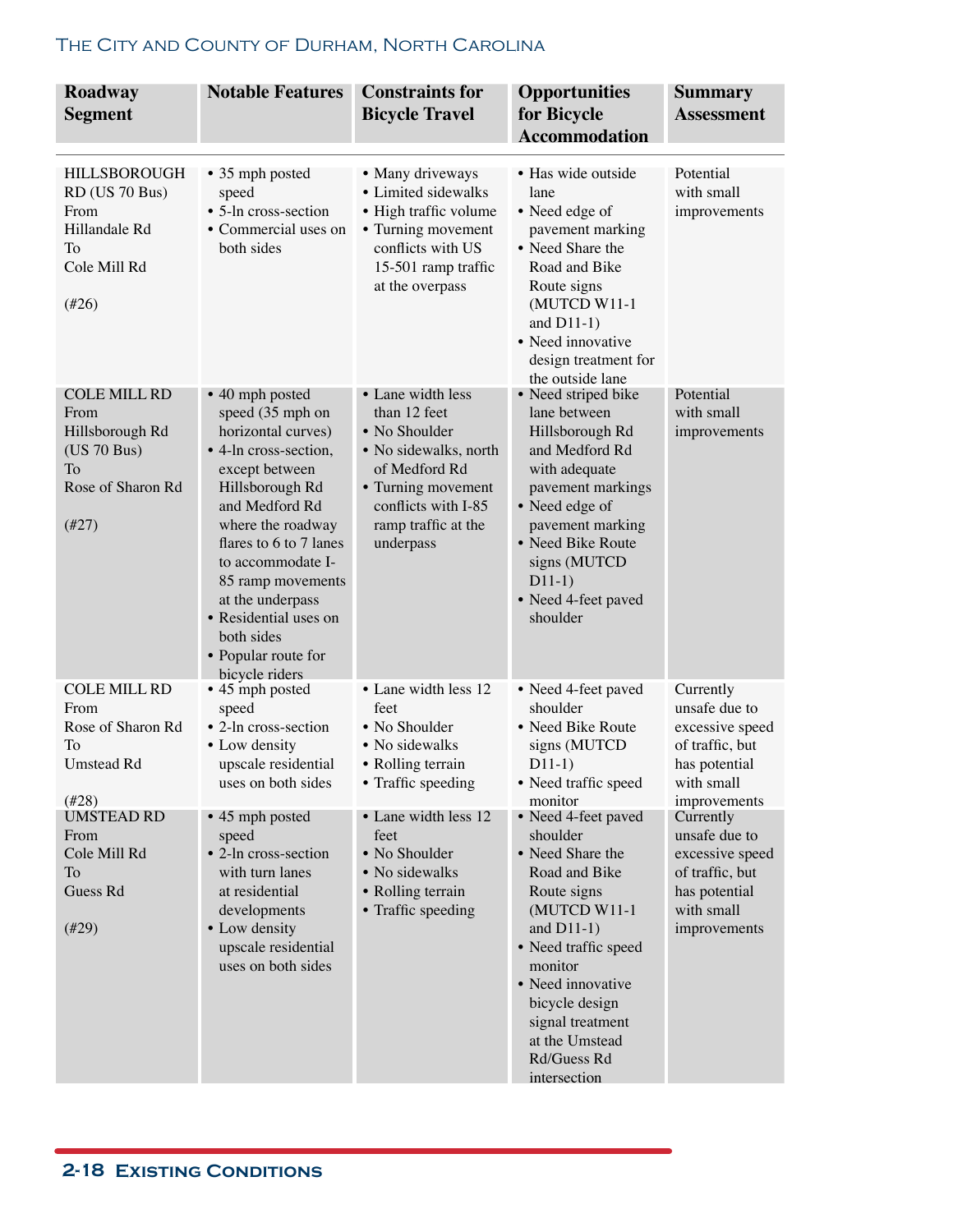| Roadway<br><b>Segment</b>                                                                     | <b>Notable Features</b>                                                                                                                                                                                                                                                            | <b>Constraints for</b><br><b>Bicycle Travel</b>                                                                                                                                                                                          | <b>Opportunities</b><br>for Bicycle<br><b>Accommodation</b>                                                                                                                                                                                                                                                                 | <b>Summary</b><br><b>Assessment</b>                                                                                                                                                       |
|-----------------------------------------------------------------------------------------------|------------------------------------------------------------------------------------------------------------------------------------------------------------------------------------------------------------------------------------------------------------------------------------|------------------------------------------------------------------------------------------------------------------------------------------------------------------------------------------------------------------------------------------|-----------------------------------------------------------------------------------------------------------------------------------------------------------------------------------------------------------------------------------------------------------------------------------------------------------------------------|-------------------------------------------------------------------------------------------------------------------------------------------------------------------------------------------|
| <b>GUESS RD</b><br>From<br><b>Umstead Rd</b><br>To<br>Rose of Sharon Rd<br>$(\#30)$           | • 45 mph posted<br>speed<br>• 5-ln cross-section<br>with raised<br>landscaped median<br>• Residential uses on<br>both sides, mixed<br>with neighborhood<br>commercial near<br>intersections<br>• Sidewalks on both<br>sides<br>• Low traffic volume                                | • No signs for<br>motorist alert                                                                                                                                                                                                         | • Has wide outside<br>lane<br>• Need edge of<br>pavement marking<br>• Need Share the<br>Road and Bike<br>Route signs<br>(MUTCD W11-1<br>and $D11-1$ )<br>• Need innovative<br>design and signal<br>treatments at the<br><b>Umstead Rd/Guess</b><br>Rd intersection                                                          | Environment<br>is conducive<br>to bicycle<br>travel; Potential<br>with small<br>improvements                                                                                              |
| <b>GUESS RD</b><br>From<br>Rose of Sharon Rd<br><b>To</b><br>Carver <sub>St</sub><br>$(\#31)$ | • 35 mph posted<br>speed<br>• 5-ln cross-section<br>with two-way<br>center turn lane<br>• Residential uses on<br>both sides, mixed<br>with commercial<br>strips near<br>intersections<br>• Sidewalks on both<br>sides<br>• Fairly busy traffic<br>volume                           | • No signs for<br>motorist alert                                                                                                                                                                                                         | · Has wide outside<br>lane<br>• Need edge of<br>pavement marking<br>• Need Share the<br>Road and Bike<br>Route signs<br>(MUTCD W11-1<br>and $D11-1$ )<br>• Need innovative<br>design and signal<br>treatments at the<br>intersections with<br>Horton Rd and<br>Carver St                                                    | Environment<br>is conducive<br>to bicycle<br>travel; Potential<br>with small<br>improvements                                                                                              |
| <b>GUESS RD</b><br>From<br>Carver St<br>To<br><b>Broad St</b><br>$(\#32)$                     | • 35 mph posted<br>speed<br>• 5-ln cross-section<br>transitions to 4-ln<br>south of Albany St<br>• Strip commercial<br>uses on both sides,<br>mixed with some<br>residential uses<br>• I-85 interchange at<br>Guess Rd is under<br>construction<br>• Fairly busy traffic<br>volume | • Many driveways<br>• Discontinuous<br>sidewalks<br>• No signs for<br>motorist alert<br>• Lanes narrower<br>south of the I-85<br>interchange<br>• Existing Right-of-<br>Way appears to be<br>inadequate south of<br>the I-85 interchange | · Has wide outside<br>lane north of the I-<br>85 interchange<br>• Need edge of<br>pavement marking<br>• Need Share the<br>Road and Bike<br>Route signs<br>(MUTCD W11-1<br>and $D11-1$ )<br>• Need innovative<br>design and signal<br>treatments through<br>the I-85 interchange<br>underpass including<br>striped bike lane | Environment is<br>not conducive<br>to bicycle travel<br>due to current<br>construction,<br>but has<br>potential<br>with future<br>interchange-<br>and bicycle-<br>related<br>improvements |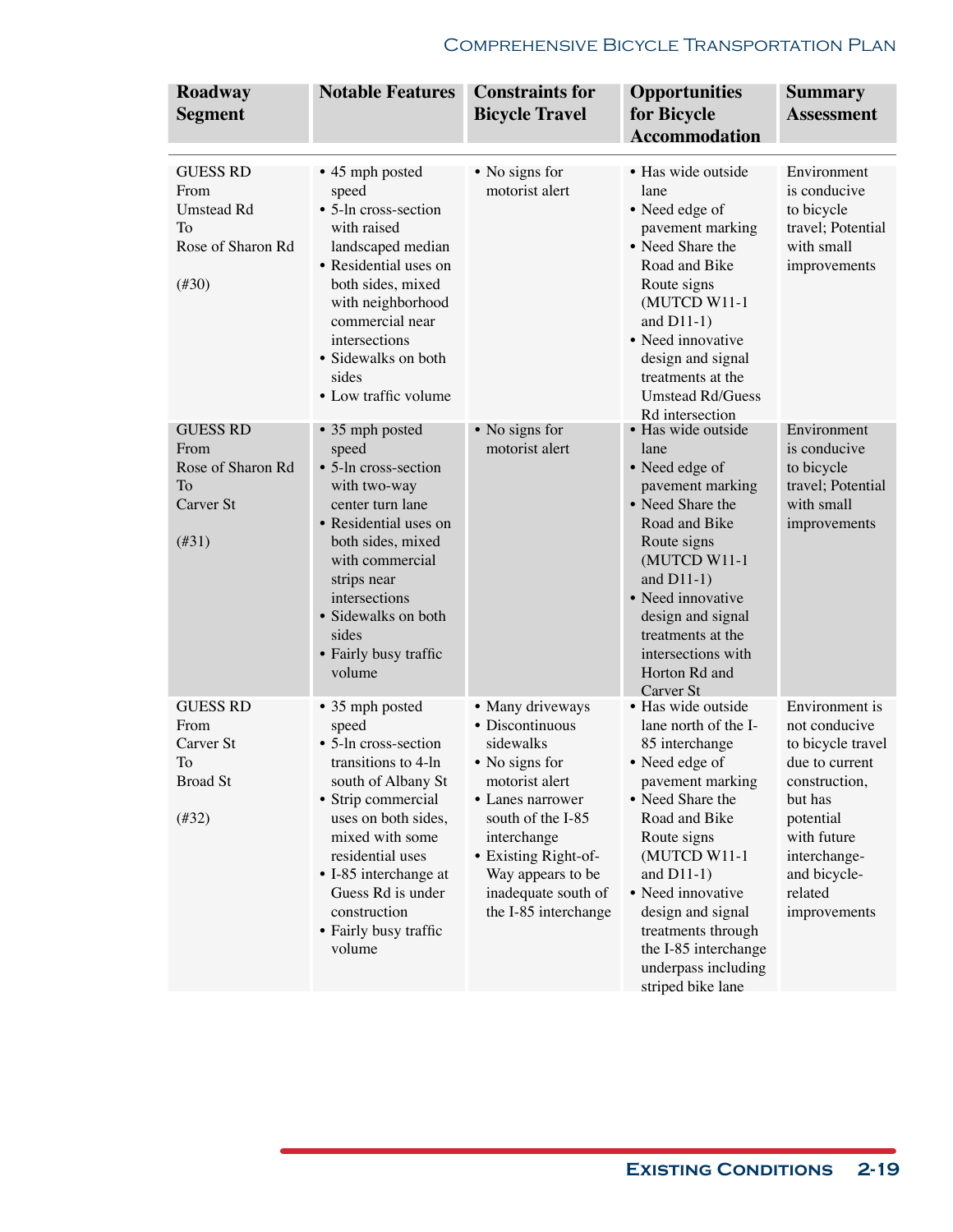| Roadway<br><b>Segment</b>                                                      | <b>Notable Features</b>                                                                                                                                                                                                                                                                                                                                | <b>Constraints for</b><br><b>Bicycle Travel</b>                                        | <b>Opportunities</b><br>for Bicycle<br><b>Accommodation</b>                                                                                                                                                                                                                                                         | <b>Summary</b><br><b>Assessment</b>                                                              |
|--------------------------------------------------------------------------------|--------------------------------------------------------------------------------------------------------------------------------------------------------------------------------------------------------------------------------------------------------------------------------------------------------------------------------------------------------|----------------------------------------------------------------------------------------|---------------------------------------------------------------------------------------------------------------------------------------------------------------------------------------------------------------------------------------------------------------------------------------------------------------------|--------------------------------------------------------------------------------------------------|
| <b>BROAD ST</b><br>From<br>Guess Rd<br>To<br>W. Main St<br>(#33)               | • 35 mph posted<br>speed<br>• 4-ln cross-section<br>transitions to<br>3-ln near Duke<br><b>University East</b><br>Campus<br>• NC School of<br>Science & Math and<br>Duke University<br><b>East Campus</b><br>buildings on both<br>sides, mixed with<br>some office and<br>residential uses<br>• Leafy trees and on-<br>street parking on<br>both sides | • Discontinuous<br>sidewalks<br>• No signs for<br>motorist alert                       | • Connects with<br>university and<br>school campuses<br>• Need edge of<br>pavement marking<br>• Need Share the<br>Road and Bike<br>Route signs<br>(MUTCD W11-1<br>and $D11-1$ )<br>• Need innovative<br>design and signal<br>treatments through<br>the I-85 interchange<br>underpass including<br>striped bike lane | Environment<br>is conducive<br>to bicycle;<br>has potential<br>with small<br>improvements        |
| <b>SWIFT AVE</b><br>From<br>W. Main St<br>To<br>Duke University Rd<br>$(\#34)$ | • 35 mph posted<br>speed, drops to 15<br>mph near the Duke<br>University campus<br>• 3-ln cross-section<br>• Duke campus uses<br>on both sides<br>• On-street parking<br>on both sides                                                                                                                                                                 | • Turning movement<br>conflicts with<br>Highway 147<br>ramp traffic at the<br>overpass | • Connects with<br>university and<br>school campuses<br>• Need edge of<br>pavement marking<br>• Need Share the<br>Road and Bike<br>Route signs<br>(MUTCD W11-1<br>and $D11-1$ )<br>• Need innovative<br>design and signal<br>treatments including<br>striped bike lane                                              | Environment<br>is conducive to<br>bicycle travel;<br>has potential<br>with small<br>improvements |
| PETTIGREW ST<br>From<br>Swift Ave<br>To<br>Roxboro St<br>$(\#35)$              | • 25 mph posted<br>speed<br>• 3-ln cross-section<br>$\bullet$ Commercial &<br>industrial uses<br>• On-street parking                                                                                                                                                                                                                                   | • Many driveways                                                                       | • Connects with<br>Downtown Durham<br>• Need edge of<br>pavement marking<br>• Need Share the<br>Road and Bike<br>Route signs<br>(MUTCD W11-1<br>and $D11-1$ )<br>• Need innovative<br>design and signal<br>treatments including<br>striped bike lane                                                                | Environment<br>is conducive to<br>bicycle travel;<br>has potential<br>with small<br>improvements |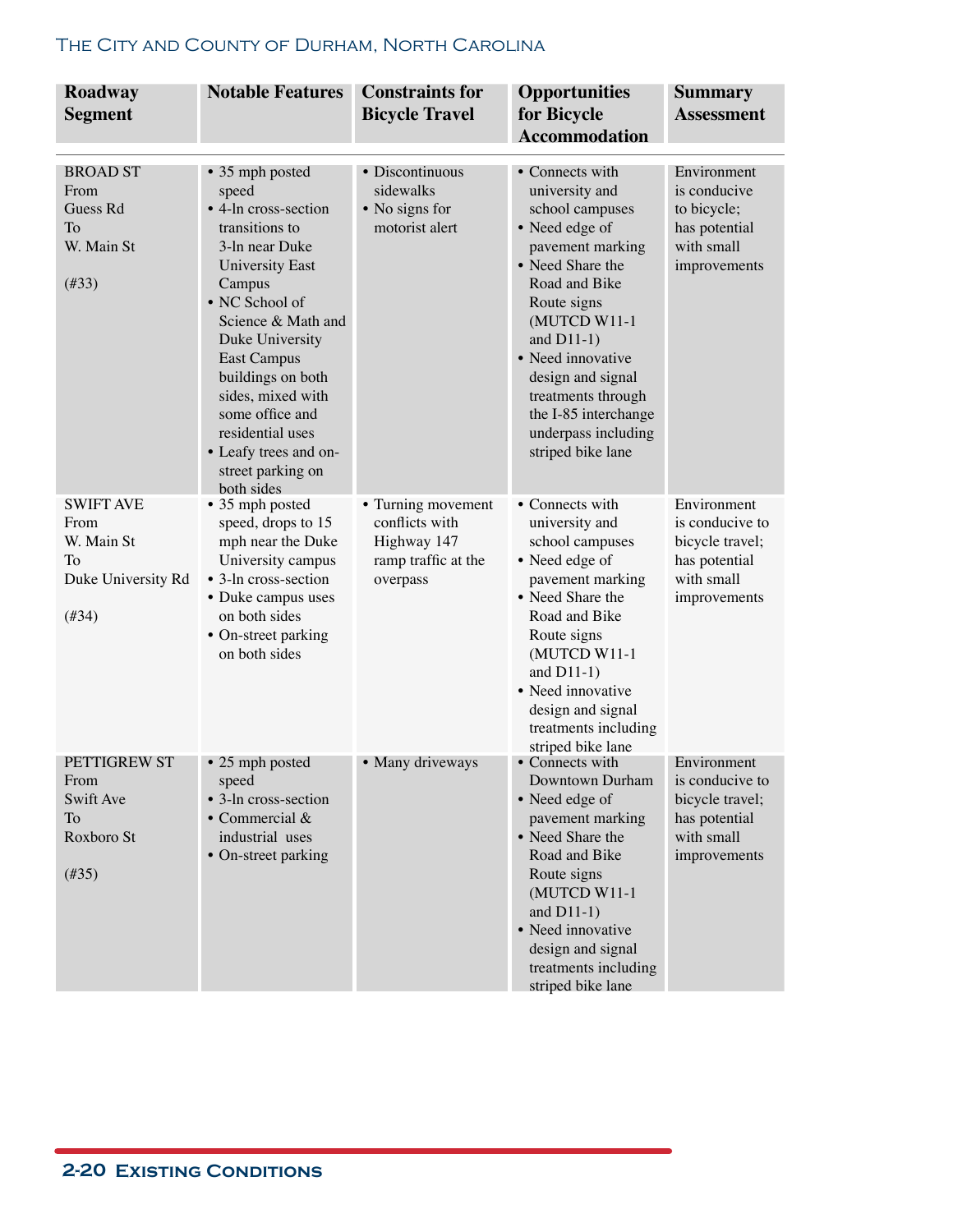| Roadway<br><b>Segment</b>                                                       | <b>Notable Features</b>                                                                                                                                                                                                                                                                         | <b>Constraints for</b><br><b>Bicycle Travel</b>                                                                                    | <b>Opportunities</b><br>for Bicycle<br><b>Accommodation</b>                                                                                                                                                                                                             | Summary<br><b>Assessment</b>                                                                                                                                                                    |
|---------------------------------------------------------------------------------|-------------------------------------------------------------------------------------------------------------------------------------------------------------------------------------------------------------------------------------------------------------------------------------------------|------------------------------------------------------------------------------------------------------------------------------------|-------------------------------------------------------------------------------------------------------------------------------------------------------------------------------------------------------------------------------------------------------------------------|-------------------------------------------------------------------------------------------------------------------------------------------------------------------------------------------------|
| <b>ROXBORO ST</b><br>From<br>Pettigrew St<br>To<br>Geer St<br>$(\#36)$          | • 35 mph posted<br>speed<br>• 3-ln cross-section<br>• Commercial $&$<br>office uses<br>• On-street parking<br>on the east side<br>• One-way street<br>(northbound)                                                                                                                              |                                                                                                                                    | • Connects with<br>Downtown Durham<br>• Need Share the<br>Road and Bike<br>Route signs<br>(MUTCD W11-1<br>and $D11-1$ )<br>• Need innovative<br>design and signal<br>treatments including<br>striped bike lane                                                          | Environment<br>is conducive to<br>bicycle travel;<br>has potential<br>with small<br>improvements                                                                                                |
| <b>ROXBORO ST</b><br>From<br>Geer St<br>To<br>I-85 interchange<br>$(\#37)$      | • 35 mph posted<br>speed<br>• 3-ln cross-section<br>transitions into 2-<br>lane<br>• Commercial, office<br>and residential uses<br>• On-street parking<br>on the east side<br>• One-way street<br>(northbound)<br>• S. Mangum St<br>serves as the one-<br>way couplet for<br>southbound traffic | • Turning movement<br>conflicts with I-85<br>ramp traffic at the<br>underpass                                                      | • Has wide outside<br>lane<br>• Connects with<br>Downtown Durham<br>• Need Share the<br>Road and Bike<br>Route signs<br>(MUTCD W11-1<br>and $D11-1$ )<br>• Need innovative<br>design and signal<br>treatments including<br>striped bike lane for<br>the one-way couplet | Environment<br>is currently<br>suitable for<br>bicycle travel;<br>could be further<br>improved<br>with small<br>improvements                                                                    |
| <b>ROXBORO ST</b><br>From<br>I-85 interchange<br>To<br>Old Oxford Rd<br>(#38)   | • 45 mph posted<br>speed<br>• 5-ln cross-section<br>transitions into 4<br>lane<br>• Commercial uses                                                                                                                                                                                             | • Built-out<br>environment<br>• Outside lane is not<br>wide<br>• Heavy traffic<br>volume                                           | • Connects with<br>Downtown Durham<br>• Need Share the<br>Road and Bike<br>Route signs<br>(MUTCD W11-1<br>and $D11-1)$                                                                                                                                                  | Environment<br>is currently<br>unsuitable<br>and unsafe for<br>bicycle travel;<br><b>Duke Street</b><br>might be a<br>better north-<br>south route;<br>Guess Road is<br>even a better<br>choice |
| <b>ROXBORO ST</b><br>From<br>Old Oxford Rd<br>To<br><b>Infinity Rd</b><br>(#39) | • 45 mph posted<br>speed<br>• 5-ln cross-section<br>(4 lane between<br>Denfield St and<br>Duke St)<br>• Medical office,<br>big box retail and<br>institutional uses                                                                                                                             | • Outside lane is not<br>wide consistently<br>• Heavy traffic<br>volume<br>• Traffic speeding<br>• No signs for<br>motorists alert | • Connects with<br>Durham Regional<br>hospital<br>• Need Share the<br>Road and Bike<br>Route signs<br>(MUTCD W11-1<br>and $D11-1$ )<br>• Need outside lane<br>widening at some<br>locations                                                                             | Environment<br>is currently<br>unsuitable<br>and unsafe for<br>bicycle travel;<br>Duke Street<br>might be a<br>better north-<br>south route;<br>Guess Road is<br>even a better<br>choice        |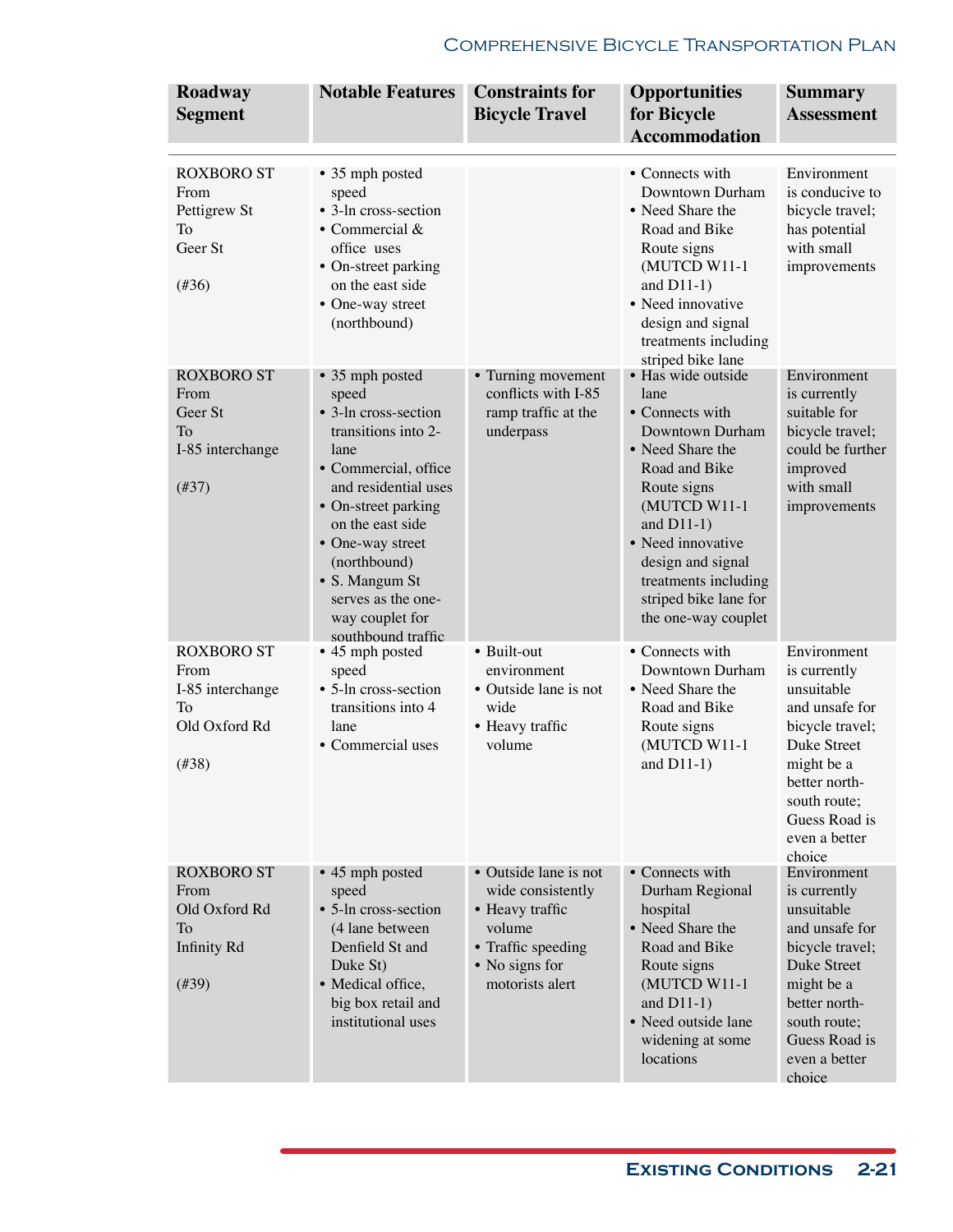| Roadway<br><b>Segment</b>                                                 | <b>Notable Features</b>                                                                                                                                                                                                                     | <b>Constraints for</b><br><b>Bicycle Travel</b>                                                                                                   | <b>Opportunities</b><br>for Bicycle<br><b>Accommodation</b>                                                                                                                                                                            | <b>Summary</b><br><b>Assessment</b>                                                                                                                           |
|---------------------------------------------------------------------------|---------------------------------------------------------------------------------------------------------------------------------------------------------------------------------------------------------------------------------------------|---------------------------------------------------------------------------------------------------------------------------------------------------|----------------------------------------------------------------------------------------------------------------------------------------------------------------------------------------------------------------------------------------|---------------------------------------------------------------------------------------------------------------------------------------------------------------|
| <b>ROXBORO ST</b><br>From<br>Infinity Rd<br>To<br>Snowhill Rd<br>$(\#40)$ | • 45 mph posted<br>speed<br>• 5-ln cross-section<br>with two-way<br>center turn lane<br>• Roadway turns into<br>a divided highway<br>with 55 mph north<br>of Snowhill Rd<br>• Institutional and<br>residential uses                         | • Outside lane is not<br>wide<br>• High-speed traffic<br>volume<br>• No signs for<br>motorists alert<br>• No sidewalks                            | • Connects with<br>Northern High,<br>Carrington Middle<br>and Eno Valley<br>Elementary schools<br>• Need Share the<br>Road and Bike<br>Route signs<br>(MUTCD W11-1<br>and $D11-1$ )<br>• Need outside lane<br>widening                 | Environment<br>is currently<br>unsuitable<br>and unsafe for<br>bicycle travel;<br>Milton Road<br>might be a<br>better back<br>route                           |
| <b>SNOWHILL RD</b><br>From<br>Roxboro St<br>To<br>Old Oxford Rd<br>(#41)  | • 45 mph posted<br>speed<br>• 2-ln cross-section,<br>with turn lanes near<br>Snowhill Preserve<br>and Treyburn<br>subdivisions<br>• Low traffic volume<br>• Rural and suburban<br>residential uses                                          | • Sparse rural land<br>use<br>• High-speed traffic<br>volume<br>• No signs for<br>motorists alert<br>• No sidewalks and<br>paved shoulder         | • Connects with<br>Durham Technical<br><b>Community College</b><br>and Little River<br><b>Elementary School</b><br>• Need Share the<br>Road and Bike<br>Route signs<br>(MUTCD W11-1<br>and $D11-1$ )<br>• Need 4-feet wide<br>shoulder | Environment<br>is currently<br>unsuitable<br>and unsafe for<br>bicycle travel;<br>Could serve<br>recreational<br>bicycle travel in<br>the long-term<br>future |
| <b>OLD OXFORD RD</b><br>From<br>Snowhill Rd<br>To<br>Roxboro St<br>(#42)  | • 45 mph posted<br>speed<br>• 2-ln cross-section<br>• Low traffic volume<br>• Traffic lights at<br>Hebron Rd, Hamlin<br>Rd, Dearborn Dr<br>and Meriwether Dr<br>• Rural residential<br>uses mixed with<br>industrial land and<br>warehouses | • Sparse rural land<br>use<br>• High-speed traffic<br>volume<br>• No signs for<br>motorists alert<br>• No sidewalks and<br>paved shoulder         | • Connects with<br>Treyburn Corporate<br>Park to the<br>northwest<br>• Need Share the<br>Road and Bike<br>Route signs<br>(MUTCD W11-1<br>and $D11-1$ )<br>· Need 4-feet wide<br>shoulder                                               | Environment<br>is currently<br>unsuitable<br>and unsafe for<br>bicycle travel;<br>Could serve<br>recreational<br>bicycle travel in<br>the long-term<br>future |
| <b>HOLLOWAY ST</b><br>From<br>US 70 Bypass<br>To<br>Junction Rd<br>(#43)  | • 35 mph posted<br>speed<br>• 4-ln cross-section<br>undivided                                                                                                                                                                               | • Outside lane is not<br>wide<br>• High rush hour<br>traffic volume<br>• No signs for<br>motorists alert<br>• No sidewalks<br>• Railroad crossing | • Need Share the<br>Road and Bike<br>Route signs<br>(MUTCD W11-1<br>and $D11-1)$<br>• Need outside lane<br>widening                                                                                                                    | Environment<br>is currently<br>unsuitable<br>and unsafe<br>for bicycle<br>travel; Could<br>be improved<br>with moderate<br>improvements                       |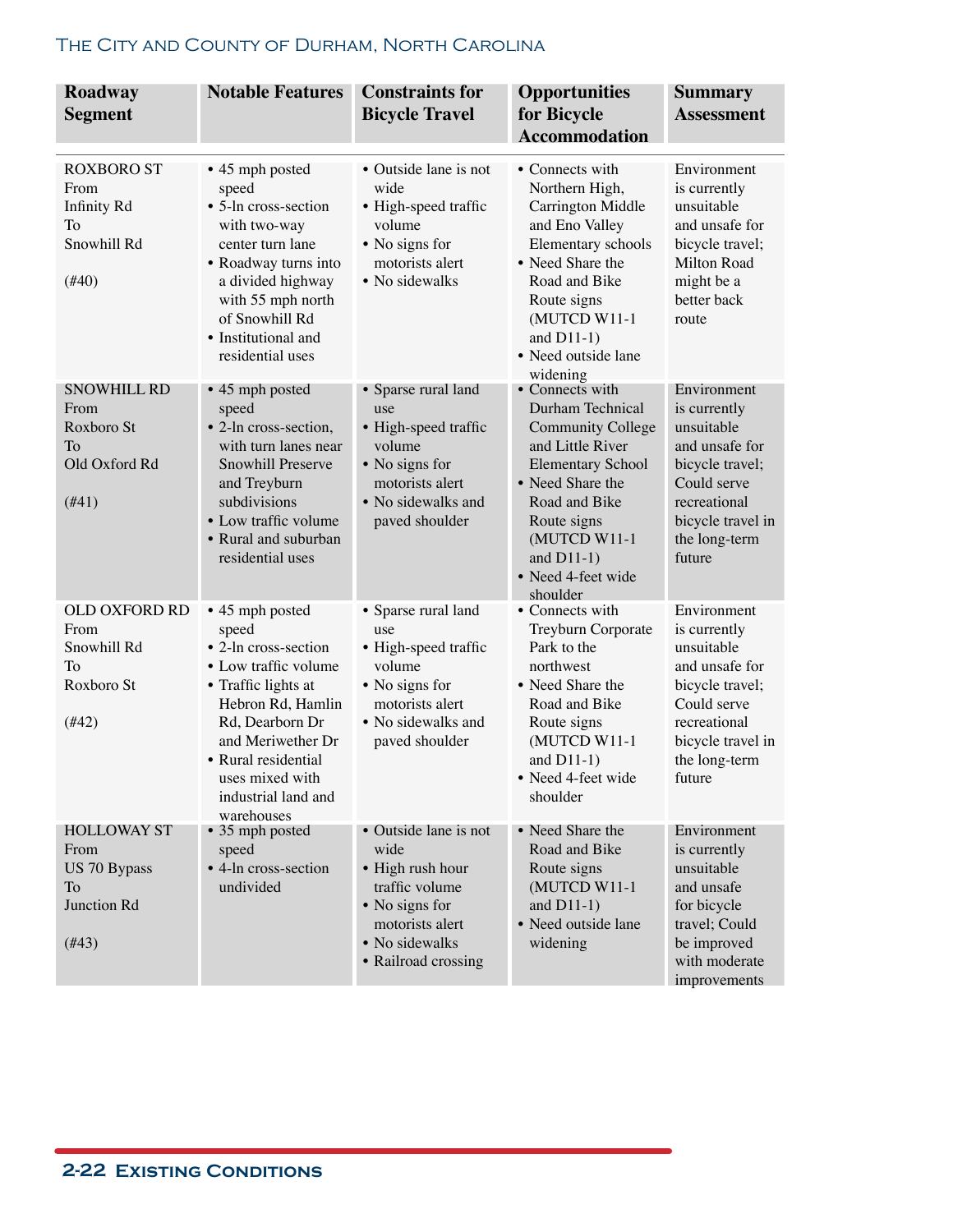| Roadway<br><b>Segment</b>                                                          | <b>Notable Features</b>                                                                                                                                                                                                                              | <b>Constraints for</b><br><b>Bicycle Travel</b>                                                                               | <b>Opportunities</b><br>for Bicycle<br><b>Accommodation</b>                                                                                                                                                                    | <b>Summary</b><br><b>Assessment</b>                                                                                                              |
|------------------------------------------------------------------------------------|------------------------------------------------------------------------------------------------------------------------------------------------------------------------------------------------------------------------------------------------------|-------------------------------------------------------------------------------------------------------------------------------|--------------------------------------------------------------------------------------------------------------------------------------------------------------------------------------------------------------------------------|--------------------------------------------------------------------------------------------------------------------------------------------------|
| <b>JUNCTION RD</b><br>From<br><b>Holloway St</b><br><b>To</b><br>Cheek Rd<br>(#44) | • 35 mph posted<br>speed<br>• 2-ln cross-section<br>• Very low traffic<br>volume<br>• Sparse residential<br>uses                                                                                                                                     | • Outside lane is not<br>wide<br>• No signs for<br>motorists alert<br>• No sidewalks<br>• Railroad tracks on<br>the west side | • Need Bike Route<br>signs (MUTCD<br>$D11-1)$<br>• Need 4-feet paved<br>shoulder                                                                                                                                               | Environment is<br>in fair condition<br>for bicycle<br>travel; Could<br>be improved<br>with small<br>improvements<br>when needed in<br>the future |
| <b>CHEEK RD</b><br>From<br>Junction Rd<br>To<br>Carpenter Rd<br>(#45)              | • 45 mph posted<br>speed<br>• 2-ln cross-section<br>• Very low traffic<br>volume<br>• Sparse residential<br>uses                                                                                                                                     | • Outside lane is not<br>wide<br>• Unmarked street<br>• No sidewalks or<br>shoulders                                          | • Need Bike Route<br>signs (MUTCD<br>$D11-1)$<br>• Need 4-feet paved<br>shoulder<br>• Need pavement<br>markings                                                                                                                | Environment is<br>in fair condition<br>for bicycle<br>travel; Could<br>be improved<br>with small<br>improvements<br>when needed in<br>the future |
| <b>JUNCTION RD</b><br>From<br>Cheek Rd<br><b>To</b><br>Geer St<br>(#46)            | • 45 mph posted<br>speed<br>• 2-ln cross-section<br>• Very low traffic<br>volume<br>· Sparse residential<br>uses                                                                                                                                     | • Outside lane is not<br>wide<br>• No sidewalks or<br>shoulders                                                               | • Need Bike Route<br>signs (MUTCD<br>$D11-1)$<br>• Need 4-feet paved<br>shoulder                                                                                                                                               | Environment is<br>in fair condition<br>for bicycle<br>travel; Could<br>be improved<br>with small<br>improvements<br>when needed in<br>the future |
| <b>GEER ST</b><br>From<br>Junction Rd<br><b>To</b><br>Cheek Rd<br>$(\#47)$         | • 45 mph posted<br>speed (reduces to<br>35 mph closer to<br>Downtown)<br>• 2-ln cross-section,<br>with turn lanes at<br>subdivisions<br>• Designated truck<br>route<br>• Industrial uses west<br>of US 70 Bypass,<br>residential uses to<br>the east | • Outside lane is not<br>wide<br>• No sidewalks or<br>shoulders<br>• Pavement has<br>deteriorated due<br>truck traffic        | • Need 4-feet paved<br>shoulder<br>• Need pavement<br>maintenance                                                                                                                                                              | Environment<br>is unsuitable<br>and unsafe for<br>bicycle travel                                                                                 |
| <b>CHEEK RD</b><br>From<br>Geer St<br>To<br>Junction Rd<br>(#48)                   | • 35 mph posted<br>speed<br>• 2-ln cross-section,<br>except near the<br>US 70 Bypass<br>interchange where it<br>$is 5-In$<br>• Low traffic volume<br>• Residential uses                                                                              | • Outside lane is<br>not wide except<br>near the US 70<br>interchange area<br>• No sidewalks or<br>shoulders                  | • Connects to<br>Southern High and<br>Merrick Moore<br>Elem. schools and<br>Park<br>• Need Bike Route<br>signs (MUTCD<br>$D11-1)$<br>• Need 4-feet paved<br>shoulder<br>• Need striped<br>bike lane in the<br>interchange area | Environment is<br>in fair condition<br>for bicycle<br>travel; Could<br>be improved<br>with small<br>improvements                                 |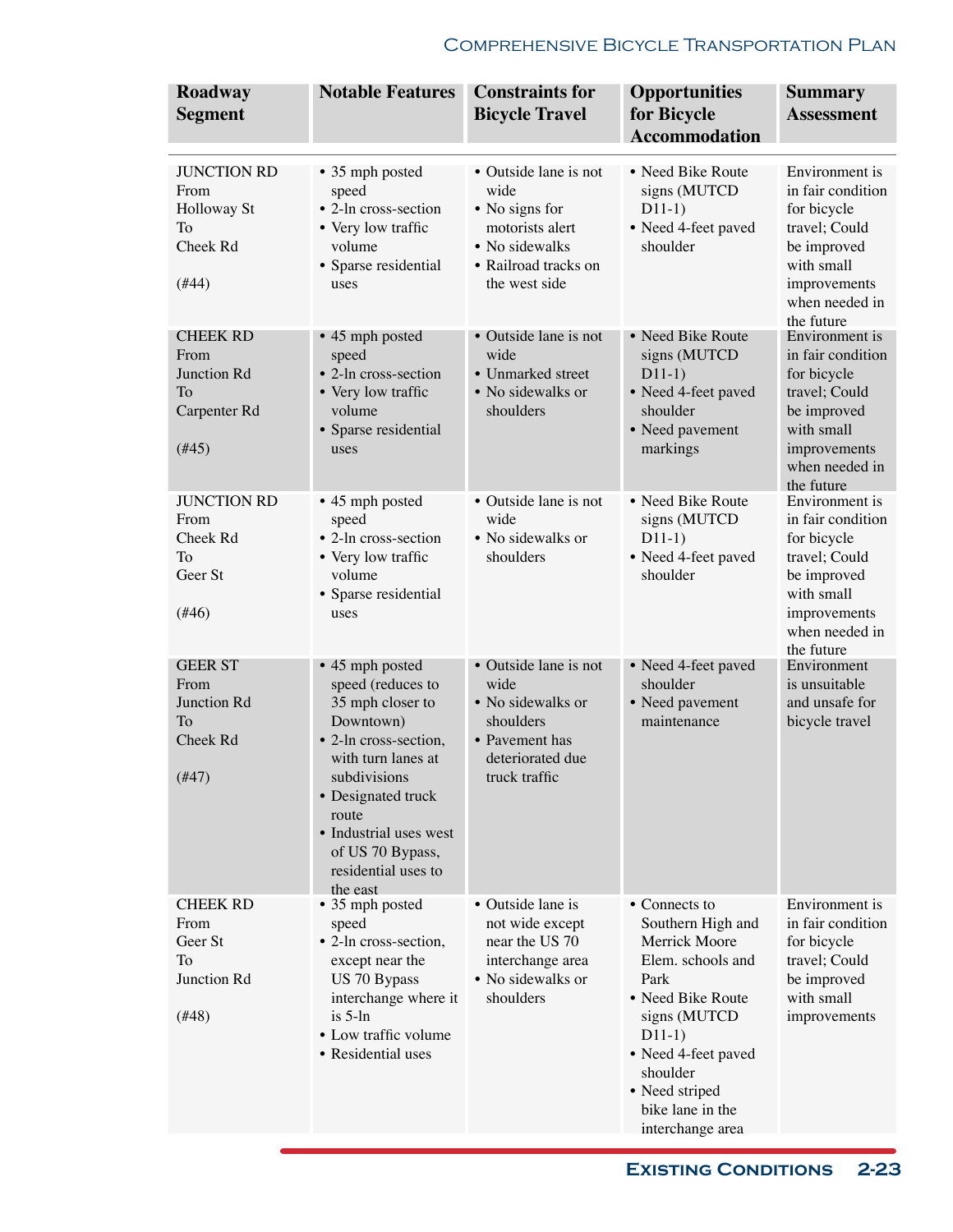| Roadway<br><b>Segment</b>                                                  | <b>Notable Features</b>                                                                                                                                                                                                                                       | <b>Constraints for</b><br><b>Bicycle Travel</b>                                                                                                                  | <b>Opportunities</b><br>for Bicycle<br><b>Accommodation</b>                                                                                                                                                              | <b>Summary</b><br><b>Assessment</b>                                                                                 |
|----------------------------------------------------------------------------|---------------------------------------------------------------------------------------------------------------------------------------------------------------------------------------------------------------------------------------------------------------|------------------------------------------------------------------------------------------------------------------------------------------------------------------|--------------------------------------------------------------------------------------------------------------------------------------------------------------------------------------------------------------------------|---------------------------------------------------------------------------------------------------------------------|
| <b>GEER ST</b><br>From<br>Cheek Rd<br><b>To</b><br>Mangum St<br>(#49)      | • 35 mph posted<br>speed<br>• 2-ln cross-section,<br>except between<br>Miami Blyd and<br>Alston Ave where it<br>$is$ 4-ln<br>• Designated truck<br>route<br>• Sidewalks on the<br>south side                                                                  | • Outside lane is not<br>wide<br>• No shoulder<br>• Several intersection<br>pose sight distance<br>issues<br>• Pavement has<br>deteriorated due<br>truck traffic | • Need wide outside<br>lane<br>• Need pavement<br>resurfacing                                                                                                                                                            | Environment<br>is unsuitable<br>and unsafe for<br>bicycle travel                                                    |
| <b>HOLLOWAY ST</b><br>From<br>Roxboro St<br>To<br>US 70 Bypass<br>$(\#50)$ | • 35 mph posted<br>speed<br>• 3-ln cross-section<br>with curb $&$ gutter<br>(2 inbound and 1<br>outbound lanes);<br>transitions to 4-ln<br>east of Miami Blvd<br>• Sidewalks on both<br>sides<br>• On-street parking<br>for residences<br>fronting the street | • Lane is narrow<br>under the US 70<br>bridge<br>• Interchange area is<br>unsafe for bicycle<br>travel                                                           | • Connects to the<br>Village shopping<br>area near Miami<br><b>B</b> lvd<br>• Need Share the<br>Road and Bike<br>Route signs<br>(MUTCD W11-1<br>and $D11-1$ )<br>• Need lane widening<br>for the inbound<br>outside lane | Environment is<br>in fair condition<br>for bicycle<br>travel; Could<br>be improved<br>with moderate<br>improvements |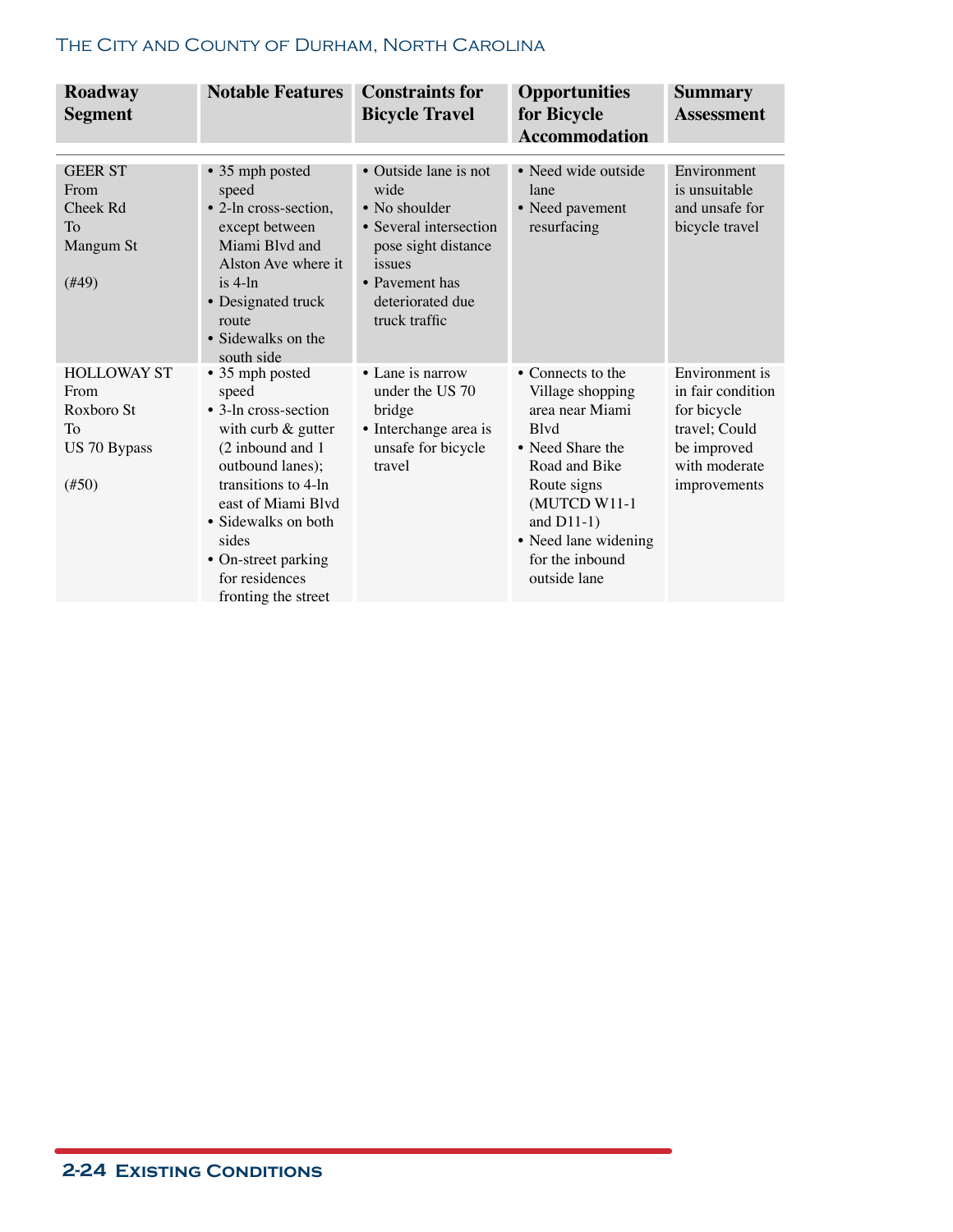# **2.6 Inventory of Existing Bicycle Facilities**

Durham currently has a limited number of on road bicycle facilities and greenways. Presently these facilities do not constitute a bicycle network, but merely offer isolated bicycle facilities in two distinct regions of Durham. Striped bicycle lanes currently serve roads surrounding and contained within Duke University and southeastern Durham. While these facilities are limited they provide safe and well used options for cyclists in Durham. The existing bicycle facilities in Durham serve as a foundation to build a complete and safe network for cyclists of all abilities.

Currently, striped bicycle lanes exist on the following roads in Durham, totalling approximately 14 miles:

- Cornwallis Rd. from Miami Blvd. to Fayetteville Rd. (4.5 miles)
- Martin Luther King Jr. Blvd. from NC 55 to Hope Valley Rd. (4.0 miles)
- S. Roxboro from Martin Luther King Jr. Blvd. to Juliette Dr. (0.8 miles)
- Revere Rd. From Sedwick Rd. to NC 54 (1.4 miles)
- Duke University Rd. From Swift Ave. to Academy Rd. (1.1 miles)
- Academy Rd. from Pinecrest Rd. to Duke University Rd. (0.5 miles)
- Campus Dr. from Duke East Campus to Duke University Rd. (1.5 miles)

It should be noted that roads on Duke University property are private roads and many of the existing bicycle facilities on these roads, such as Campus Drive, do not meet NCDOT, AASHTO or any recognized bicycle facility standard.

The following multi-use greenway trail are currently suitable for bicycle travel in Durham, totaling approximately 18 miles:

• American Tobacco Trail from Morehead to NC54 (6.8 miles, paved) Downtown Trail (1.4 miles, paved) • Stadium Drive Trail (2.5 miles, paved) • Sandy Creek Trail (0.5 miles, paved) • Ellerbee Creek Trail (0.3 miles, paved) • South Ellerbee Creek Trail (0.9 miles, paved) • West Ellerbee Creek Trail (0.8 miles, paved) • Riddle Road American Tobacco Trail Spur (1.5 miles, paved) • Rocky Creek Trail (0.7 miles, paved) • American Tobacco Trail from Massey Chapel Rd., south to Chatham County (2.5 miles, unpaved)

Map 2.3, on the following page, features the striped bicycle lanes and trail listed above that make up Durham's existing network of bicycle facilities. The fragmented nature of this existing 'network' leaves gaps in the system where users have no choice but to ride on unsuitable, and often unsafe roadways.